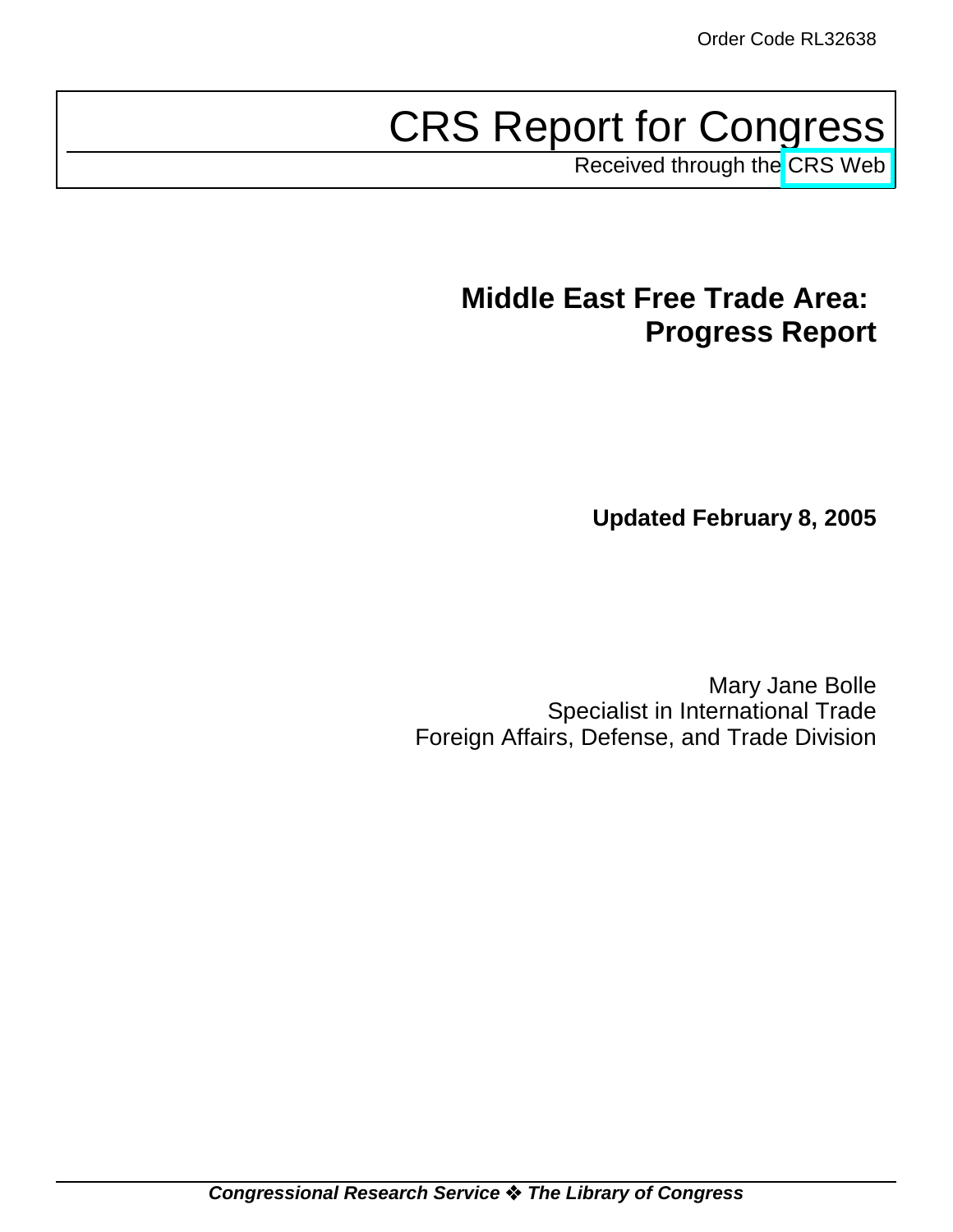| <b>Report Documentation Page</b>                                                                                                                                                                                                                                                                                                                                                                                                                                                                                                                                                                                                                                                                                                                                                                                                                                   |                                                     |  |                | Form Approved<br>OMB No. 0704-0188               |              |  |
|--------------------------------------------------------------------------------------------------------------------------------------------------------------------------------------------------------------------------------------------------------------------------------------------------------------------------------------------------------------------------------------------------------------------------------------------------------------------------------------------------------------------------------------------------------------------------------------------------------------------------------------------------------------------------------------------------------------------------------------------------------------------------------------------------------------------------------------------------------------------|-----------------------------------------------------|--|----------------|--------------------------------------------------|--------------|--|
| Public reporting burden for the collection of information is estimated to average 1 hour per response, including the time for reviewing instructions, searching existing data sources, gathering and<br>maintaining the data needed, and completing and reviewing the collection of information. Send comments regarding this burden estimate or any other aspect of this collection of information,<br>including suggestions for reducing this burden, to Washington Headquarters Services, Directorate for Information Operations and Reports, 1215 Jefferson Davis Highway, Suite 1204, Arlington<br>VA 22202-4302. Respondents should be aware that notwithstanding any other provision of law, no person shall be subject to a penalty for failing to comply with a collection of information if it<br>does not display a currently valid OMB control number. |                                                     |  |                |                                                  |              |  |
| 2. REPORT TYPE<br>1. REPORT DATE                                                                                                                                                                                                                                                                                                                                                                                                                                                                                                                                                                                                                                                                                                                                                                                                                                   |                                                     |  |                | 3. DATES COVERED                                 |              |  |
| <b>08 FEB 2005</b><br>N/A                                                                                                                                                                                                                                                                                                                                                                                                                                                                                                                                                                                                                                                                                                                                                                                                                                          |                                                     |  |                |                                                  |              |  |
| <b>4. TITLE AND SUBTITLE</b>                                                                                                                                                                                                                                                                                                                                                                                                                                                                                                                                                                                                                                                                                                                                                                                                                                       |                                                     |  |                | <b>5a. CONTRACT NUMBER</b>                       |              |  |
|                                                                                                                                                                                                                                                                                                                                                                                                                                                                                                                                                                                                                                                                                                                                                                                                                                                                    | <b>Middle East Free Trade Area: Progress Report</b> |  |                | <b>5b. GRANT NUMBER</b>                          |              |  |
|                                                                                                                                                                                                                                                                                                                                                                                                                                                                                                                                                                                                                                                                                                                                                                                                                                                                    |                                                     |  |                | 5c. PROGRAM ELEMENT NUMBER                       |              |  |
| 6. AUTHOR(S)                                                                                                                                                                                                                                                                                                                                                                                                                                                                                                                                                                                                                                                                                                                                                                                                                                                       |                                                     |  |                | <b>5d. PROJECT NUMBER</b>                        |              |  |
|                                                                                                                                                                                                                                                                                                                                                                                                                                                                                                                                                                                                                                                                                                                                                                                                                                                                    |                                                     |  |                | <b>5e. TASK NUMBER</b>                           |              |  |
|                                                                                                                                                                                                                                                                                                                                                                                                                                                                                                                                                                                                                                                                                                                                                                                                                                                                    |                                                     |  |                | <b>5f. WORK UNIT NUMBER</b>                      |              |  |
| 7. PERFORMING ORGANIZATION NAME(S) AND ADDRESS(ES)<br>8. PERFORMING ORGANIZATION<br><b>REPORT NUMBER</b><br><b>Congressional Research Service The Library of Congress 101</b><br>Independence Ave, SE Washington, DC 20540-7500                                                                                                                                                                                                                                                                                                                                                                                                                                                                                                                                                                                                                                    |                                                     |  |                |                                                  |              |  |
| 9. SPONSORING/MONITORING AGENCY NAME(S) AND ADDRESS(ES)                                                                                                                                                                                                                                                                                                                                                                                                                                                                                                                                                                                                                                                                                                                                                                                                            |                                                     |  |                | 10. SPONSOR/MONITOR'S ACRONYM(S)                 |              |  |
|                                                                                                                                                                                                                                                                                                                                                                                                                                                                                                                                                                                                                                                                                                                                                                                                                                                                    |                                                     |  |                | <b>11. SPONSOR/MONITOR'S REPORT</b><br>NUMBER(S) |              |  |
| 12. DISTRIBUTION/AVAILABILITY STATEMENT<br>Approved for public release, distribution unlimited                                                                                                                                                                                                                                                                                                                                                                                                                                                                                                                                                                                                                                                                                                                                                                     |                                                     |  |                |                                                  |              |  |
| <b>13. SUPPLEMENTARY NOTES</b>                                                                                                                                                                                                                                                                                                                                                                                                                                                                                                                                                                                                                                                                                                                                                                                                                                     |                                                     |  |                |                                                  |              |  |
| 14. ABSTRACT                                                                                                                                                                                                                                                                                                                                                                                                                                                                                                                                                                                                                                                                                                                                                                                                                                                       |                                                     |  |                |                                                  |              |  |
| <b>15. SUBJECT TERMS</b>                                                                                                                                                                                                                                                                                                                                                                                                                                                                                                                                                                                                                                                                                                                                                                                                                                           |                                                     |  |                |                                                  |              |  |
| 16. SECURITY CLASSIFICATION OF:<br>17. LIMITATION OF                                                                                                                                                                                                                                                                                                                                                                                                                                                                                                                                                                                                                                                                                                                                                                                                               |                                                     |  |                |                                                  | 19a. NAME OF |  |
| <b>ABSTRACT</b><br>a. REPORT<br>b. ABSTRACT<br>c. THIS PAGE<br><b>SAR</b><br>unclassified<br>unclassified<br>unclassified                                                                                                                                                                                                                                                                                                                                                                                                                                                                                                                                                                                                                                                                                                                                          |                                                     |  | OF PAGES<br>19 | <b>RESPONSIBLE PERSON</b>                        |              |  |

**Standard Form 298 (Rev. 8-98)**<br>Prescribed by ANSI Std Z39-18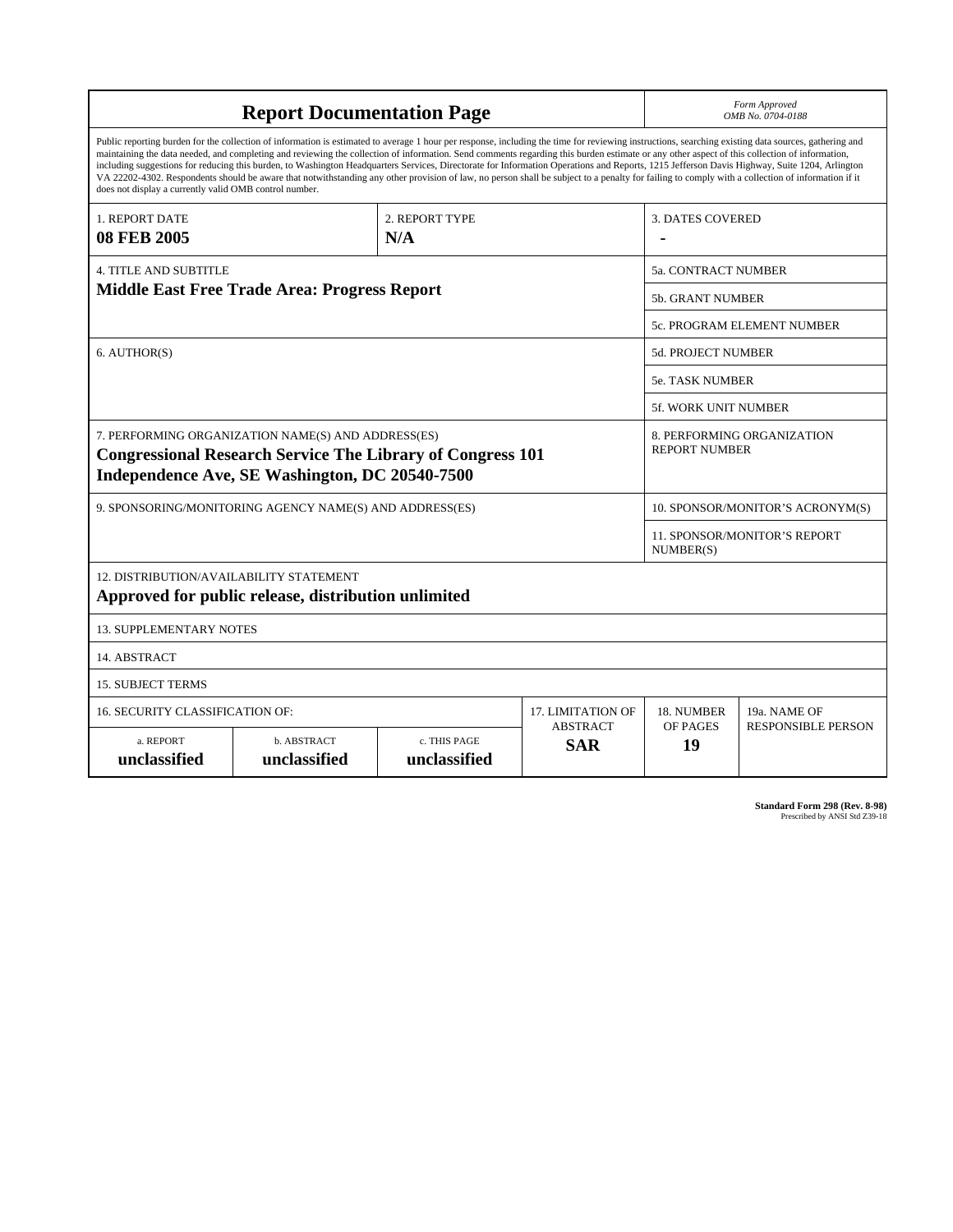## Middle East Free Trade Area: Progress Report

### **Summary**

On May 9, 2003, the Bush Administration proposed the establishment of a U.S. Middle East Free Trade Area (MEFTA) within a decade (by about 2013). This proposal came a year and a half after the September 11, 2001 terrorist attacks on the U.S. World Trade Center and the Pentagon. The MEFTA was billed as part of a plan to fight terrorism — in this case, by supporting the growth of Middle East prosperity and democracy — through trade. On June 23, 2003 the Bush Administration described a six-step process for Middle East entities to become part of that MEFTA: (1) joining the World Trade Organization; (2) possibly participating in the Generalized System of Preferences; successively entering into (3) trade investment framework agreements (TIFAs), (4) bilateral investment treaties (BITs), and (5) free trade agreements (FTA) with the United States; and (6) participating in trade capacity building.

The MEFTA would cover 20 entities in what many refer to as the Middle East/North Africa — 16 in the Middle East: Bahrain, Cyprus, Egypt, the Gaza Strip/West Bank, Iran, Iraq, Israel, Jordan, Kuwait, Lebanon, Oman, Qatar, Saudi Arabia, Syria, the United Arab Emirates and Yemen; and four in North Africa: Algeria, Libya, Morocco, and Tunisia.

Although U.S.-Middle East trade is small (4-5% of total U.S. trade), oil and gas are key imports, accounting for roughly one-tenth of all oil and gas consumed in the United States each year. Textiles and apparel are the second most important imports from these entities. The most important U.S. exports to these entities are machinery and transportation equipment.

The Bush Administration's initiative aims to help diversify and improve the economies of the Middle East, provide jobs for the rapidly growing population, stimulate U.S. exports, and help Middle East countries make economic reforms values echoed by *The 9-11 Commission Report* as part of a comprehensive strategy to countering terrorism.

Since the Bush Administration first announced its trade initiative, it has made substantial progress in working with MEFTA entities to develop TIFAs, BITs, and FTAs and progress along the steps outlined above. Since the beginning of 2003: TIFAS have been completed with five countries: Kuwait, Oman, Saudi Arabia, the United Arab Emirates, and Yemen, bringing the total to 11. Other TIFA partners are Bahrain, Egypt, Jordan, Algeria, Morocco, and Tunisia. BITs have been completed with one country, Jordan, bringing the total to five. Other BIT partners are Bahrain, Egypt, Morocco, and Tunisia. Finally, bilateral free trade agreements have been implemented with Jordan, Israel, and Morocco. A signed FTA with Bahrain awaits consideration by Congress, which would raise the FTA total to four. In addition, on November 15, 2004, U.S. Trade Representative Robert B. Zoellick announced the Administration's intent to negotiate FTAs with the United Arab Emirates and Oman, as the  $5<sup>th</sup>$  and  $6<sup>th</sup>$  countries to have FTAs with the United States out of the 20 in MEFTA. This report will be updated.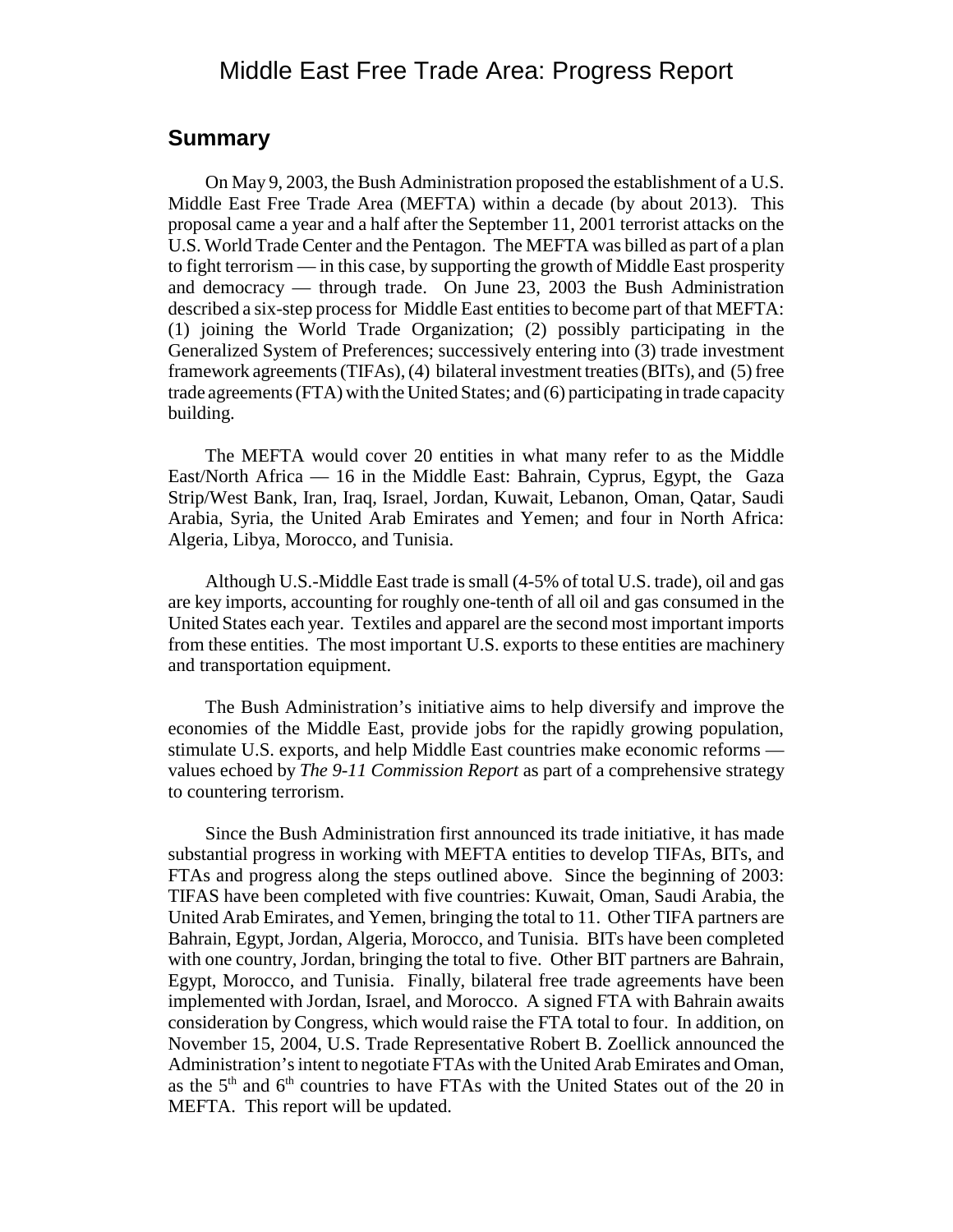## **Contents**

## **List of Figures**

| Figure 1. Entities Included in the Bush Administration's Definition of  |  |
|-------------------------------------------------------------------------|--|
|                                                                         |  |
|                                                                         |  |
| Figure 3. Key U.S. Imports from the Middle East, 2003 (as a % of all    |  |
|                                                                         |  |
| Figure 4. Top U.S. Exports to the Middle East, 2003 (as a % of all U.S. |  |
|                                                                         |  |

## **List of Tables (Appendix)**

| Table 2. Entities Covered by the MEFTA:                                  |
|--------------------------------------------------------------------------|
| Progress toward a Bilateral Free Trade Agreement with the U.S. 13        |
| Table 3. Top U.S. Imports (and % of total that they represent) from      |
|                                                                          |
| Table 4. Top U.S. Exports (and % of total that they represent) from      |
|                                                                          |
| Table 5. Foreign Direct Investment in Middle East Entities:              |
| Stock of Investment by the World, 2000 and by the United States, 2002 16 |
|                                                                          |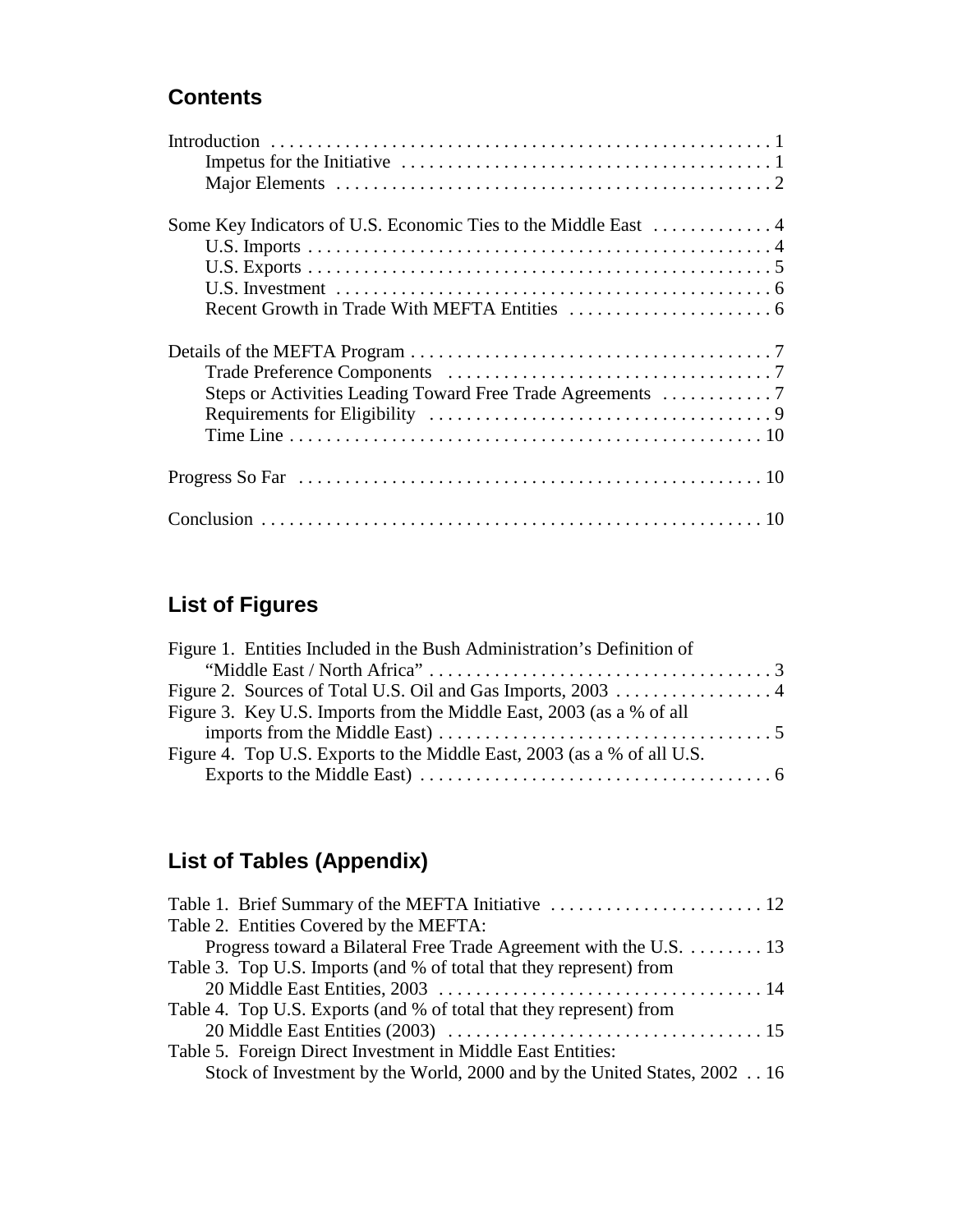## Middle East Free Trade Area: Progress Report

## **Introduction**

After the terrorist attacks against the New York World Trade Center and the Pentagon on September 11, 2001, a U.S. objective became, in the words of U.S. Trade Representative Robert B. Zoellick, to fight terrorism by "spreading the message of prosperity and democracy throughout the world."<sup>1</sup> One way the Bush Administration chose to spread that message was through a proposed Middle East Free Trade Agreement (MEFTA).

The MEFTA Initiative was proposed by President Bush on May 9, 2003, and was slated for completion within a decade (i.e., by around 2013). More detail on the Bush Administration's plan was revealed on June 23, 2003 at the World Economic Forum in Jordan, when U.S. Trade Representative Zoellick spoke on the conceptual details. USTR Zoellick outlined six-steps for Middle East entities wishing to enter into a free trade agreement with the United States.

The purpose of this report is to describe MEFTA in terms of: (1) its impetus, (2) its major elements; (3) background trade data, (4) details; and (5) arguments for each.

At the back of this report are five tables. **Table 1** outlines the basic elements of MEFTA. **Table 2** tracks the steps each entity has taken toward a free trade agreement with the United States: WTO membership, eligibility for the Generalized System of Preferences, and achievement of three types of agreements — trade investment framework agreements, bilateral investment treaties, and free trade agreements. **Tables 3 and 4** list for each entity, U.S. import and export totals and shares of key commodities traded. **Table 5** shows the current value and share of world and U.S. foreign direct investment, respectively, in various entities.

#### **Impetus for the Initiative**

MEFTA captured an idea that was already being debated in Washington using trade as a tool to fight terrorism. For example, in February 2003, a report by policy analyst Edward Gresser argued that the Muslim world had been the "blank spot" on the U.S. trade agenda, a fact that risked "undermining rather than supporting the war on terrorism." Gresser pointed to an economic crisis affecting almost all of the western Muslim states, which have "seen their share of world trade and

<sup>&</sup>lt;sup>1</sup> "A Man of Many Missions." *Business Week*. March 31, 2003, p. 94-95.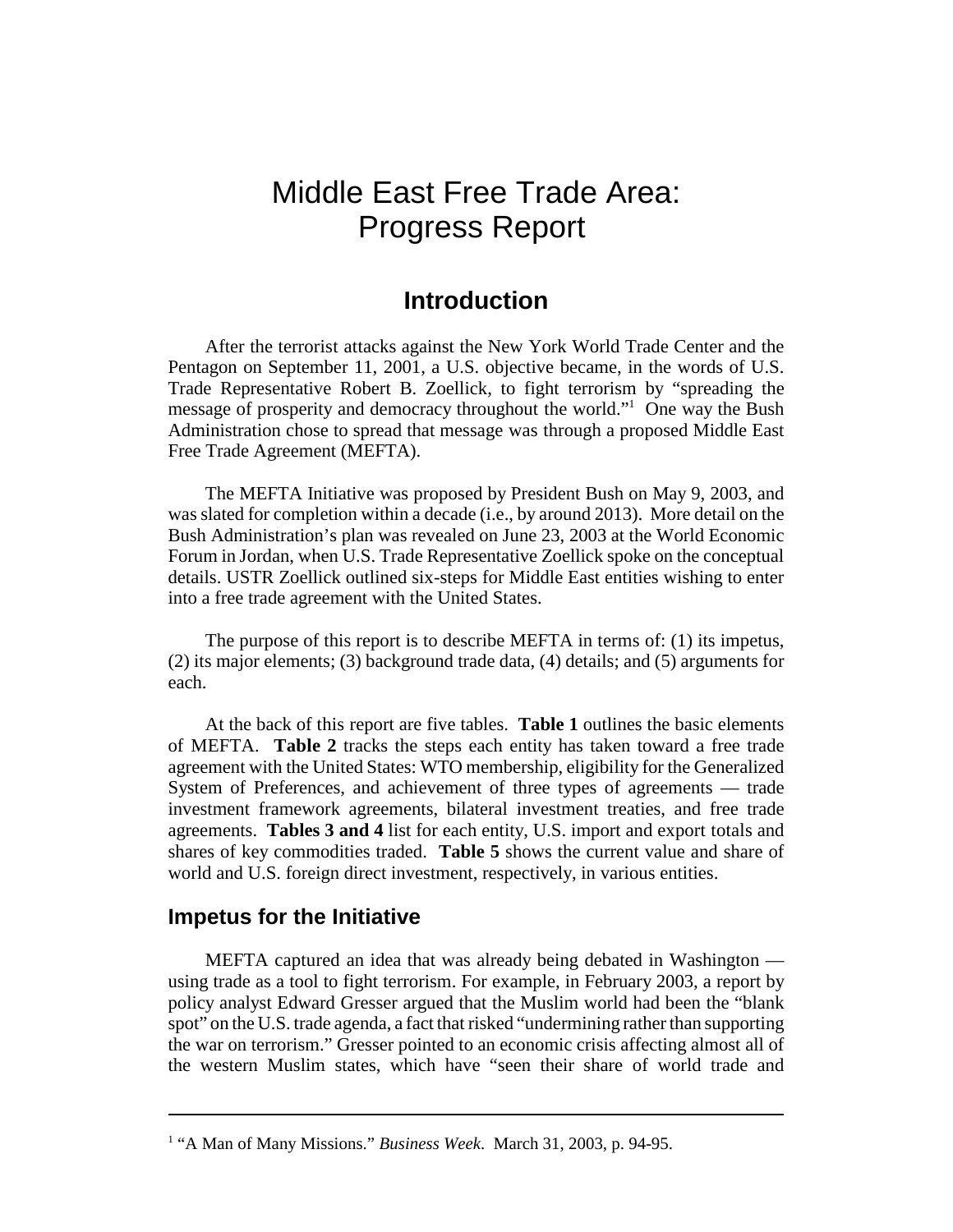investment collapse since 1980," resulting in "stagnant growth, [and] falling income," with social consequences of "unemployment, political tension, and rising appeal for religious extremists."<sup>2</sup>

Gresser argued that, "A strategic initiative for the Muslim<sup>3</sup> world could end or at least ease — the tilt." Gresser called for an initiative "analogous to the programs now available for Central America, the Andean Nations, and Africa" in order to possibly spark "growth and creation, and so reduce the attraction of radicalism and religious fundamentalism."

Another article written by policy analyst Brink Lindsey of the CATO Institute argued for two concepts. The first was an additional shorter-term program to include "temporary duty-free, quota-free access to the U.S. market for exports of selected Muslim countries." The shorter term program, he declared, would give tangible, dramatic proof of U.S. commitment to the region, thereby providing an impetus for the longer, arduous process of negotiating free trade agreements. The second concept Lindsey called for was the expansion of the definition of "Middle East" beyond the traditional geographic area to include other countries with "geopolitical significance."<sup>4</sup>

More recently, *The 9-11 Commission Report* affirmed these ideas. It included a recommendation which reads, "A comprehensive U.S. strategy to counter terrorism should include economic policies that encourage development, more open societies, and opportunities for people to improve the lives of their families and to enhance prospects for their children's future."5

#### **Major Elements**

The Bush Administration's MEFTA plan, in aiming to support economic development, job creation, and political, and humanitarian changes, reflects elements of the two articles referred to above:

! **Primary Focus.** The primary focus of the Bush Administration's plan would be on the long-term establishment of a Middle East Free Trade Area by around 2013.

<sup>2</sup> Gresser, Edward. *Blank Spot on the Map: How Trade Policy is Working Against the War on Terror*. Public Policy Institute. February 2003. Unemployment in the Middle East in 1999 averaged roughly 25%. Source: The Economic Research Forum for the Arab Countries, Iran and Turkey. *Economic Trends in the MENA Region*, 2002.

<sup>&</sup>lt;sup>3</sup> All but two of the entities that would be covered by the initiatives (Israel and Cyprus) are at least two-thirds Muslim.

<sup>4</sup> Lindsey, Brink. *The Trade Front: Combating Terrorism with Open Markets*. CATO Institute. August 5, 2003.

<sup>5</sup> National Commission on Terrorist Attacks Upon the United States. *The 9-11 Commission Report,* released on August 29, 2004.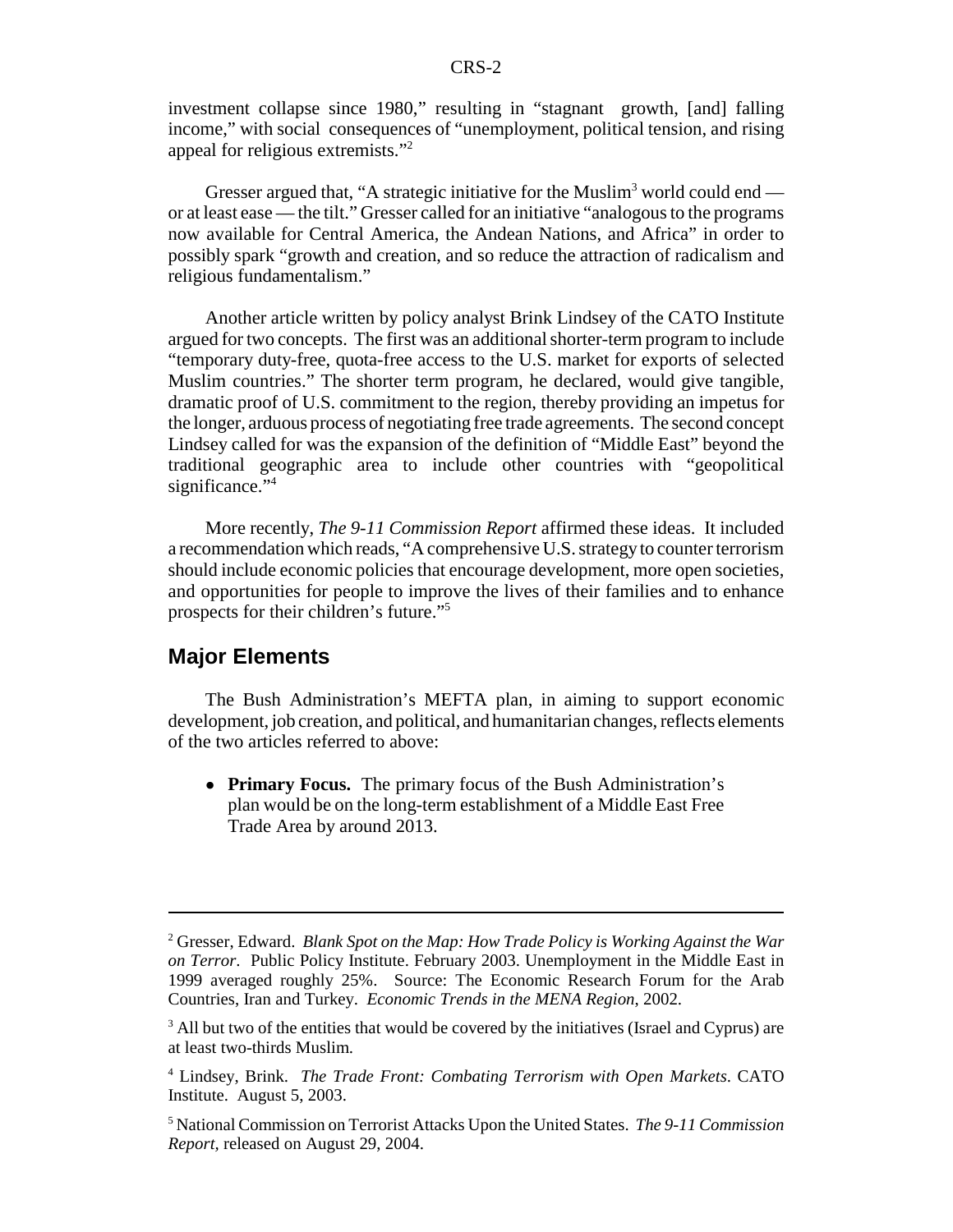- ! **Short-Run Trade Preference Program.** The Bush Administration's short-run trade preference component would be to continue the Generalized System of Preferences (GSP) currently available to some Middle East countries. The Bush Administration is also considering offering sub-regional groups within the Middle East some eligibility to export goods to the United States tariff free or at reduced tariffs.
- Long-Term Plan. The Bush Administration's long-term plan would be for eligible countries to: (1) join the World Trade Organization and then sequentially enter into (2) trade investment framework agreements (TIFAs), (3) bilateral investment treaties (BITs), and (4) free trade agreements (FTAs) with the United States. Once a country has entered into an FTA with the United States, other neighboring countries could achieve some FTA tariff benefits by "cooperatively producing" (with two or more countries contributing to the same product) with that country.
- ! **Definition of "Middle East."** The Bush Administration's plan uses the Office of the U.S. Trade Representative definition of "Middle East" and includes countries traditionally identified as in the Middle East or North Africa.<sup>6</sup> (See Figure 1.)
- ! **Eligibility Requirements** The Bush Administration's plan specifies very few eligibility requirements for countries wishing to join the MEFTA.

#### **Figure 1. Entities Included in the Bush Administration's Definition of "Middle East / North Africa"**



<sup>&</sup>lt;sup>6</sup> Iran, Libya, and Syria are countries the United States has considered as state sponsors of terrorism. *Inside U.S. Trade*. May 30, 2003; and Office of the U.S. Trade Representative. *Transcript of Background Press Conference Call to Discuss Proposed Mideast Free Trade Area Announced by President Bush*, May 9, 2003.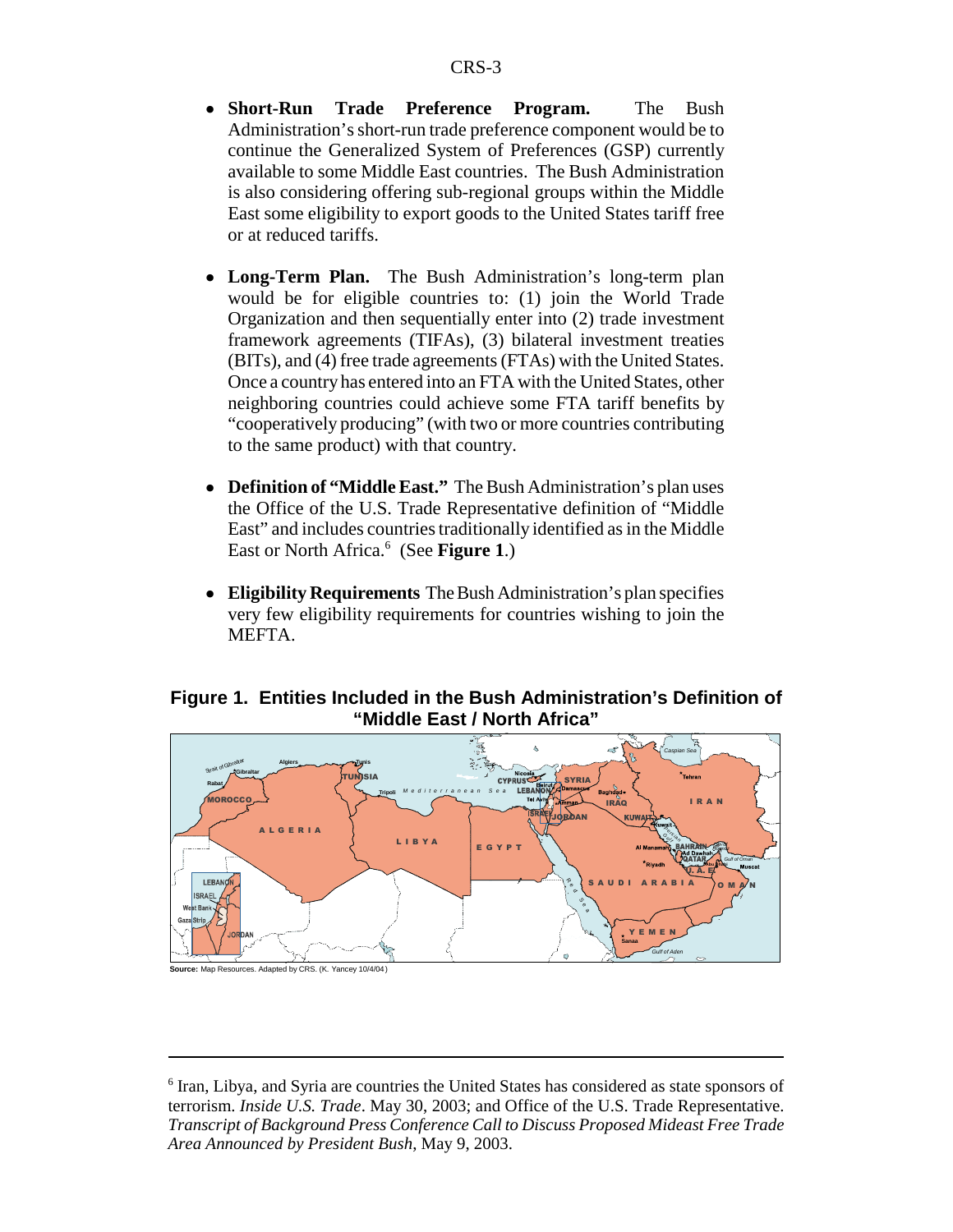## **Some Key Indicators of U.S. Economic Ties to the Middle East**

U.S. trade with the Middle East is small. U.S. trade with the 20 Middle East entities covered in this report accounted for less than 4% of all U.S. exports and less than 5% of all U.S. imports in 2003. An important U.S. economic interest in the Middle East, however, is oil and gas.

#### **U.S. Imports**

More than 56% of all oil and gas *consumed* in the United States each year is imported: 10% is imported from the Middle East, 46 % is imported from other countries, and 44% is produced domestically.

**Figure 2** below looks at just the *imported* oil and gas and shows where it comes from. Of all imported oil and gas, close to one-fifth (19%) comes from Middle East countries. Of that, nearly half (11%) comes from Saudi Arabia, and the following countries contribute lesser amounts: Iraq (3%), Algeria (3%), Kuwait (1%), and all others (1%). (See **Figure 2** below.)<sup>7</sup>



**Figure 2. Sources of Total U.S. Oil and Gas Imports, 2003**

Imports of oil and gas from the Middle East constitute a little more than half (53%) of *total* U.S. imports from that region. (See **Figure 3**.) After gas and oil, the next most important imports from Middle East countries are textiles and apparel, which together account for another 15% of U.S. imports from the Middle East. Other key import categories are diverse — nonmetallic minerals (3%), electronics (2%), organic chemicals (2%), pharmaceuticals (1%), telecommunications equipment (1%), and scientific instruments (1%).

<sup>7</sup> U.S. Energy Information Administration, U.S. Department of Energy. *Monthly Energy Review*, February, 2004.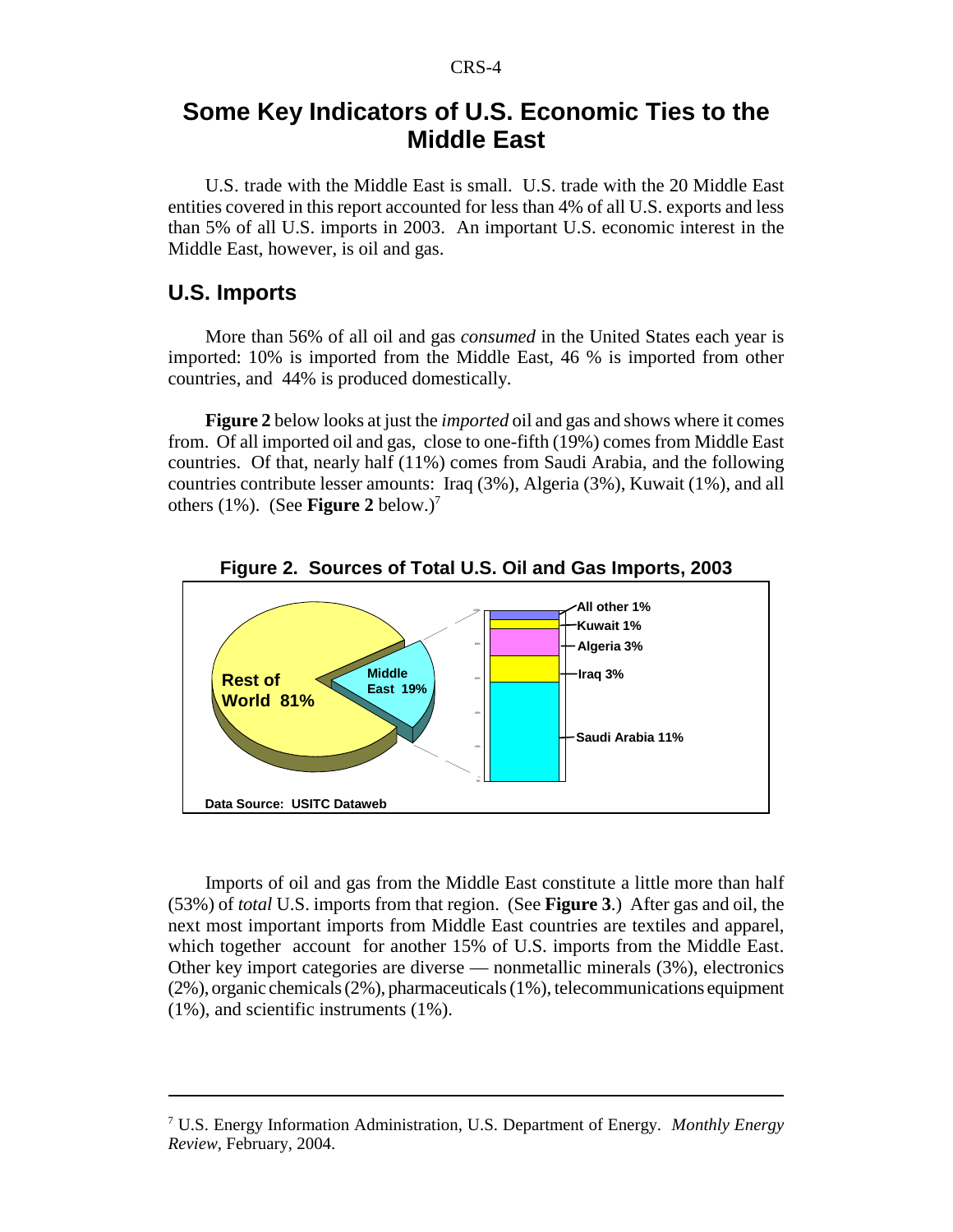

**Figure 3. Key U.S. Imports from the Middle East, 2003 (as a % of all imports from the Middle East)**

## **U.S. Exports**

U.S. *exports* to Middle East countries are also heavily concentrated in two industries: machinery and transportation equipment.<sup>8</sup> One quarter  $(24%)$  of U.S. exports to Middle East countries is machinery of various types: general industrial machinery, machinery specialized for particular industries, power generating machinery, electrical machinery, and office machinery. An additional one-fifth (21%) of U.S. exports to Middle East countries is transportation equipment including various types of road vehicles. Other key exports include nonmetallic minerals (8%), cereals (6%), scientific instruments (4%), telecommunications equipment (3%) and textile fibers (3%). (See **Figure 4**.)

<sup>&</sup>lt;sup>8</sup> The Middle East, in general, has high barriers to trade. While the "weighted mean tariffs" (the mean tariffs after the proportion of goods imported for each category is factored in) of some countries are under 10%, they average more than 20% for many other countries, including Egypt (21%), Algeria (22%), Morocco (32%), and Tunisia (31%) Source: The World Bank. *World Development Indicators '03*, p. 327.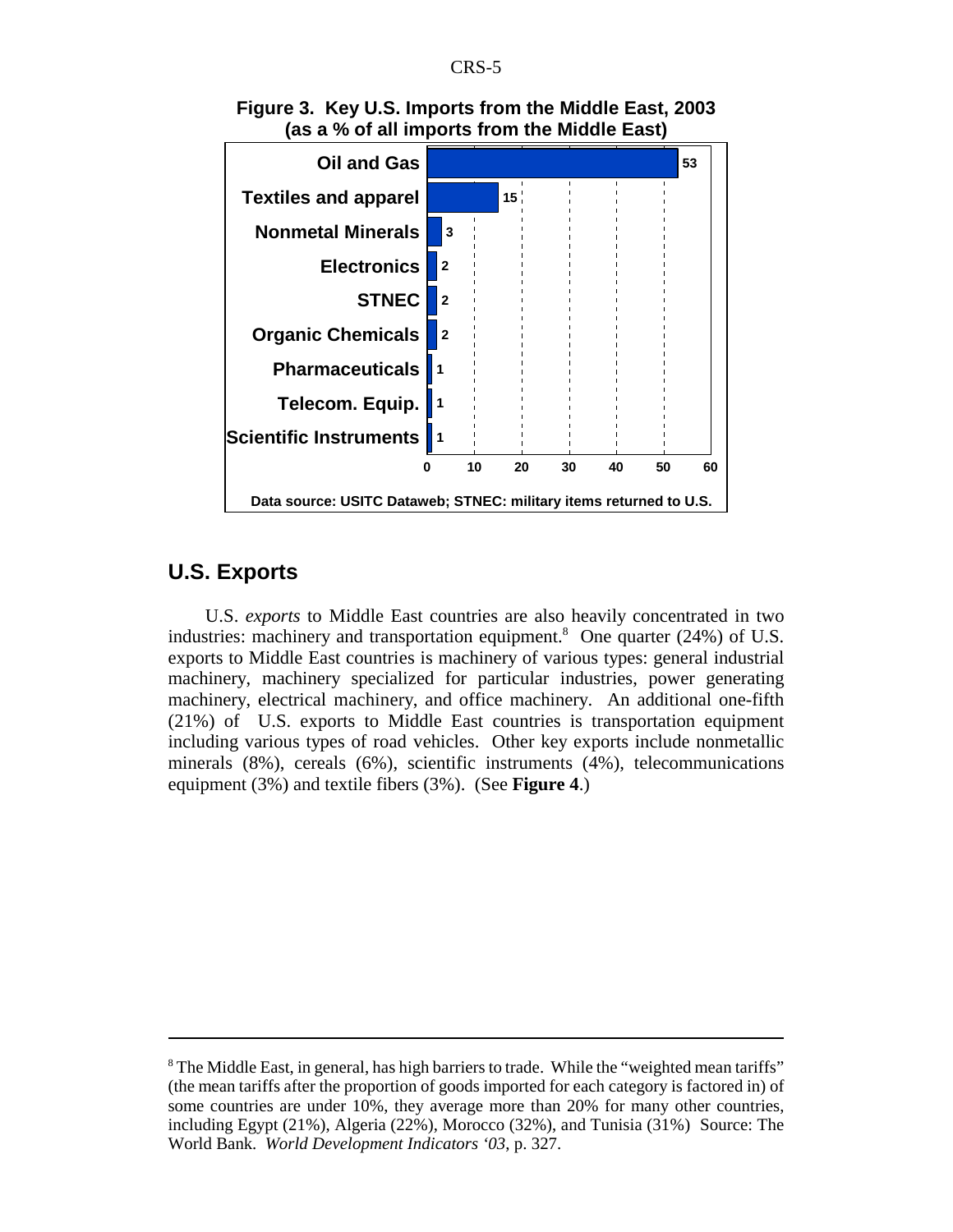



**Appendix Tables 3 and 4** detail U.S. imports from and exports to each of the 20 Middle East entities covered by this report. Those tables include, for each country: (a) the total value of U.S. imports or exports, (b) the main items imported or exported, and (c) the percent of total imports/exports represented by each key commodity.

### **U.S. Investment**

U.S. investment in the Middle East is limited. The stock of U.S. foreign direct investment (FDI) in Middle East countries in 2002 totaled \$17.1 billion, or 1.1% of total U.S. FDI. However, U.S. FDI represents nearly one-quarter of world FDI in the Middle East. (See **Table 5** for world and U.S. FDI totals in the various entities.) Half of the U.S. total is in two key sectors: mining 26% (primarily oil and gas), and manufacturing (25%). The remaining 49% of U.S. foreign direct investment in the Middle East is distributed throughout the service sector — especially the information sector (13%), and professional, scientific and technical services  $(7\%)$ . In addition, Americans may have considerable portfolio investment in Israel including Israeli bonds.

### **Recent Growth in Trade With MEFTA Entities**

Between the end of 2002 and the end of 2003 (most recent data available), U.S. exports to Middle East/North African countries declined by 1% while U.S. imports from these entities increased 24%. The greatest growth in imports was in petroleum and natural gas. Petroleum imports increased 38% while natural gas imports

<sup>&</sup>lt;sup>9</sup> Data source: U.S. Bureau of Economic Analysis. Economics and Statistics Administration. U.S. Department of Commerce. *Survey of Current Business*, September, 2003, p. 121.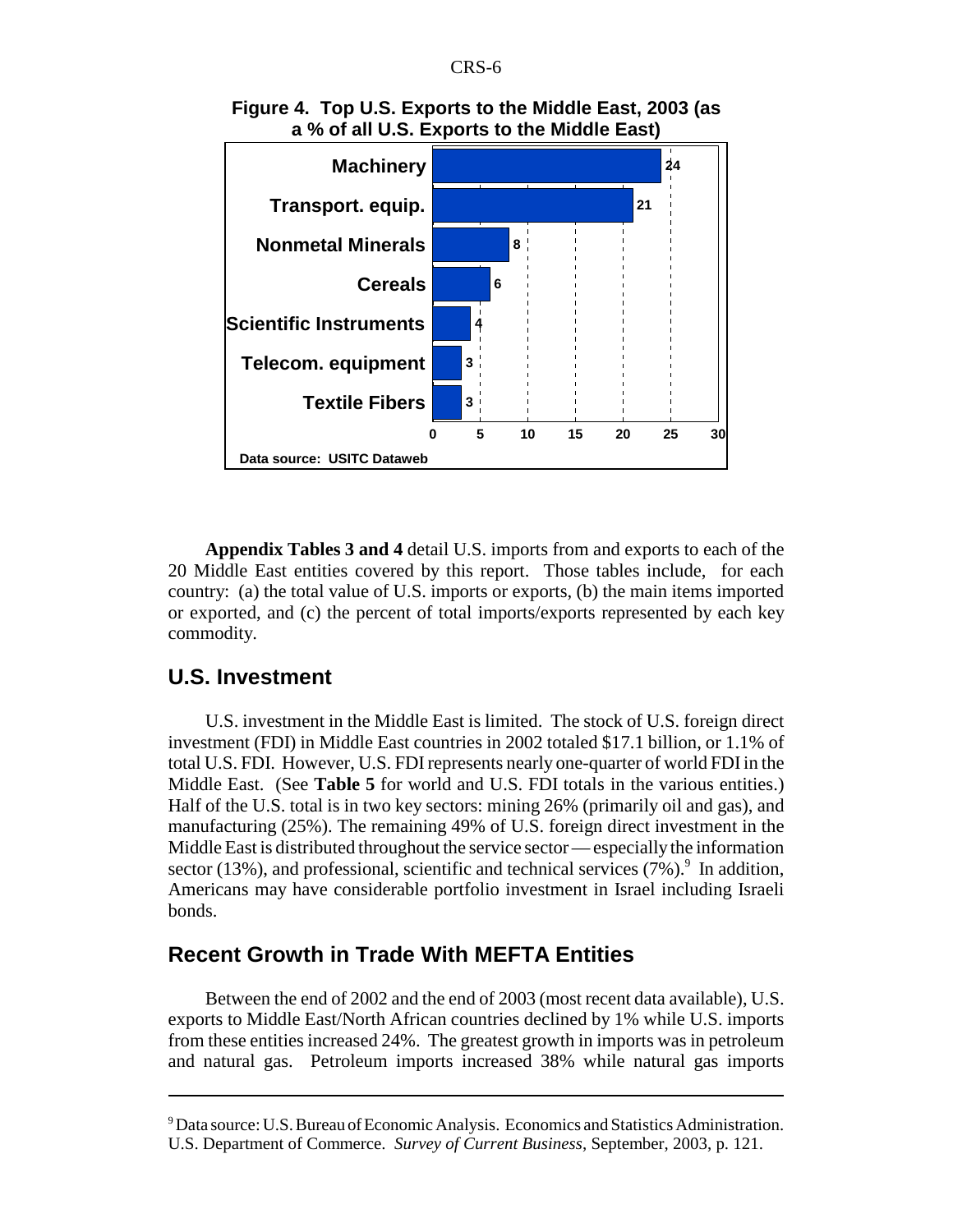increased 118%. Other major sectors which showed increases in imports include apparel (9%), textiles (8%), and medicinal and pharmaceutical products (32%).

## **Details of the MEFTA Program**

MEFTA can be examined in terms of four basic components: (a) trade preferences, (b) steps or activities leading toward free trade agreements, (c) requirements for country eligibility, and (d) time lines for each initiative. An overview chart outlining these components is included as **Table 1.**

#### **Trade Preference Components**

In the short run, the Bush Administration would continue the Generalized System of Preferences (GSP) which includes duty-free entry to the U.S. market for at least 3,500 products from 140 developing countries. The following Middle East countries are currently eligible for GSP benefits: Bahrain, Egypt, Jordan, Lebanon, Oman, Yemen, Algeria, Morocco, and Tunisia. Remaining countries covered by this report are not eligible for GSP benefits. Of those not eligible, some are no longer considered "developing."10 Others do not meet the Bush Administration's eligibility requirements. GSP limits country participation on the basis of: (a) per-capita income, and (b) participation in the Organization of Petroleum Exporting Countries (OPEC). It also limits product preferences on the basis of import sensitivity.<sup>11</sup>

## **Steps or Activities Leading Toward Free Trade Agreements12**

 The Bush Administration's proposed program consists of six steps which each country may take, culminating in a free trade agreement with the United States. The second step, GSP participation, was discussed above as the trade preference component. **Table 1** lists each country included in the USTR definition of Middle East / North Africa, and for each country indicates which steps it has already fulfilled. The other five steps are:

12 These steps are taken from Office of the U.S. Trade Representative (USTR). *Trade Facts*, June 23, 2003. Additional explanatory material is taken from Office of the USTR. *Transcript of Background Press Conference Call to Discuss Proposed Mideast Free Trade Area Announced by President Bush*, May 9, 2003 (hereafter referred to as "Transcript of May 9, 2003.") This transcript specifies that the USTR official holding the press briefing be identified only as a "senior administration official."

<sup>&</sup>lt;sup>10</sup> For example, Bahrain is scheduled to "graduate" from the GSP program on January 1, 2006.

 $11$  Only nine out of the 20 entities covered by the two Middle East Trade Initiatives are already eligible for GSP (as indicated in **Table 2.**) GSP provisions [U.S. Trade Act of 1974 as amended (19U.S.C. 2461)] specifically exclude from tariff preferences certain textiles and apparel (the second most important export category from these Middle East entities), watches, footwear, handbags, luggage, flat goods (e.g. wallets and briefcases), work gloves, and other leather wearing apparel, steel, glass, and electronics. As a result, for the 20 Middle East entities covered by this report, imports under GSP represent only a fraction (2% for 2003) of all imports from these entities.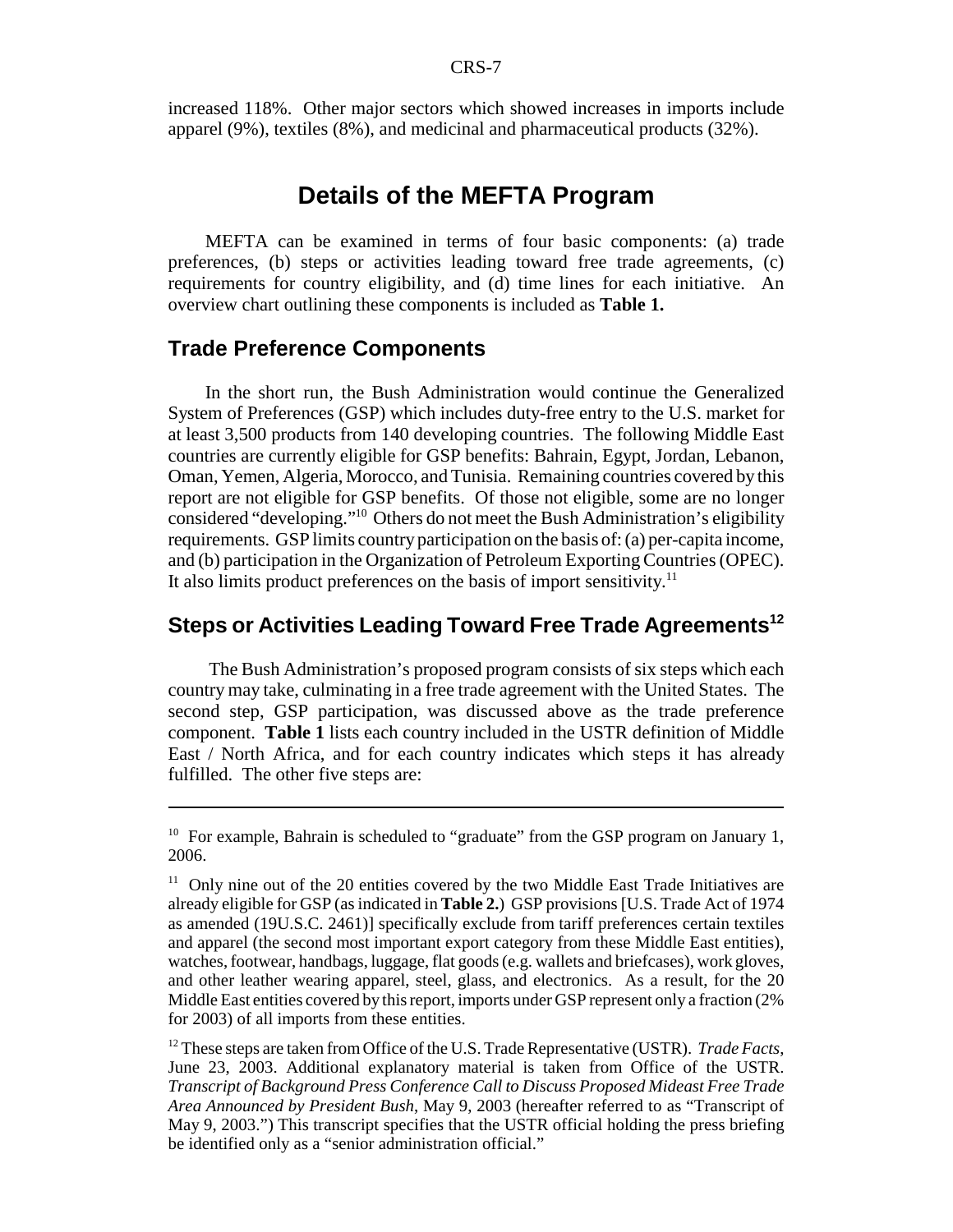*First.* World Trade Organization (WTO) membership to promote integration into the world trading system. Nine Middle East entities are not yet members of the WTO: the Gaza Strip and the West Bank, Iran, Iraq, Lebanon, Saudi Arabia, Syria, Yemen, Algeria, and Libya.

**Second.** The continuation of GSP, discussed above.

*Third.* Trade and investment framework agreements (TIFAs) to establish a framework for expanding trade and for resolving outstanding disputes. Eight Middle East entities do not have TIFAs with the United States: Cyprus, the Gaza Strip and the West Bank, Iran, Iraq, Lebanon, Oman, Syria, and Libya,

*Fourth.* Bilateral investment treaties (BITs) oblige governments to treat foreign investors fairly and to offer them legal protections equal to those afforded domestic investors. BITs make the business climate more attractive to U.S. companies. The following 14 Middle East entities do not have BITs with the United States: Cyprus, the Gaza Strip and the West Bank, Iran, Iraq, Kuwait, Lebanon, Oman, Qatar, Saudi Arabia, Syria, the United Arab Emirates, Yemen, Algeria, and Libya.

*Fifth.* Free trade agreements (FTAs), typically to remove tariff and non-tariff barriers to trade across all sectors. Currently three countries in the Middle East — Israel, Jordan, and Morocco — have congressionally-approved free trade agreements with the United States. In addition, the United States completed negotiations on a free trade agreement with Bahrain on September 14, 2004; it awaits consideration by Congress.

The Bush Administration is considering including "cumulation clauses" which would afford sub-regional groups within the Middle East some eligibility to export goods to the United States tariff-free or at reduced tariffs. Stipulations would likely require that (1) those goods be produced in concert with a neighboring country which already has a free trade agreement, and that (2) the exported products meet rules of origin requirements.13 Under the Bush Administration's initiative, now that the FTA is implemented with Morocco, and once it is implemented with Bahrain (should Congress approve the FTA with Bahrain), for example, other North African countries might be able to "dock" with and co-produce with Morocco; and other Gulf countries could "dock" with and co-produce with Bahrain. So, for example, to qualify for tariff benefits under a U.S.-Bahrain FTA, products could be jointly produced by Bahrain and Qatar or Oman or the United Arab Emirates, or a combination of the named countries.14 The program whereby Jordan, Egypt, the Gaza Strip and the West Bank

<sup>13</sup> U.S. Department of State. *Middle East Trade Initiative*. Office of the USTR, February 27, 2003.

<sup>&</sup>lt;sup>14</sup> Office of the USTR. *Transcript of Joint Press Conference: Secretary of State Colin L. Powell, Jordanian Foreign Minister Marqan Muasher, Robert B. Zoellick, U.S. Trade Representative, Jordanian Minister of Trade Salah Bashir, Movenpick Hotel, Dead Sea*, June 23, 2003.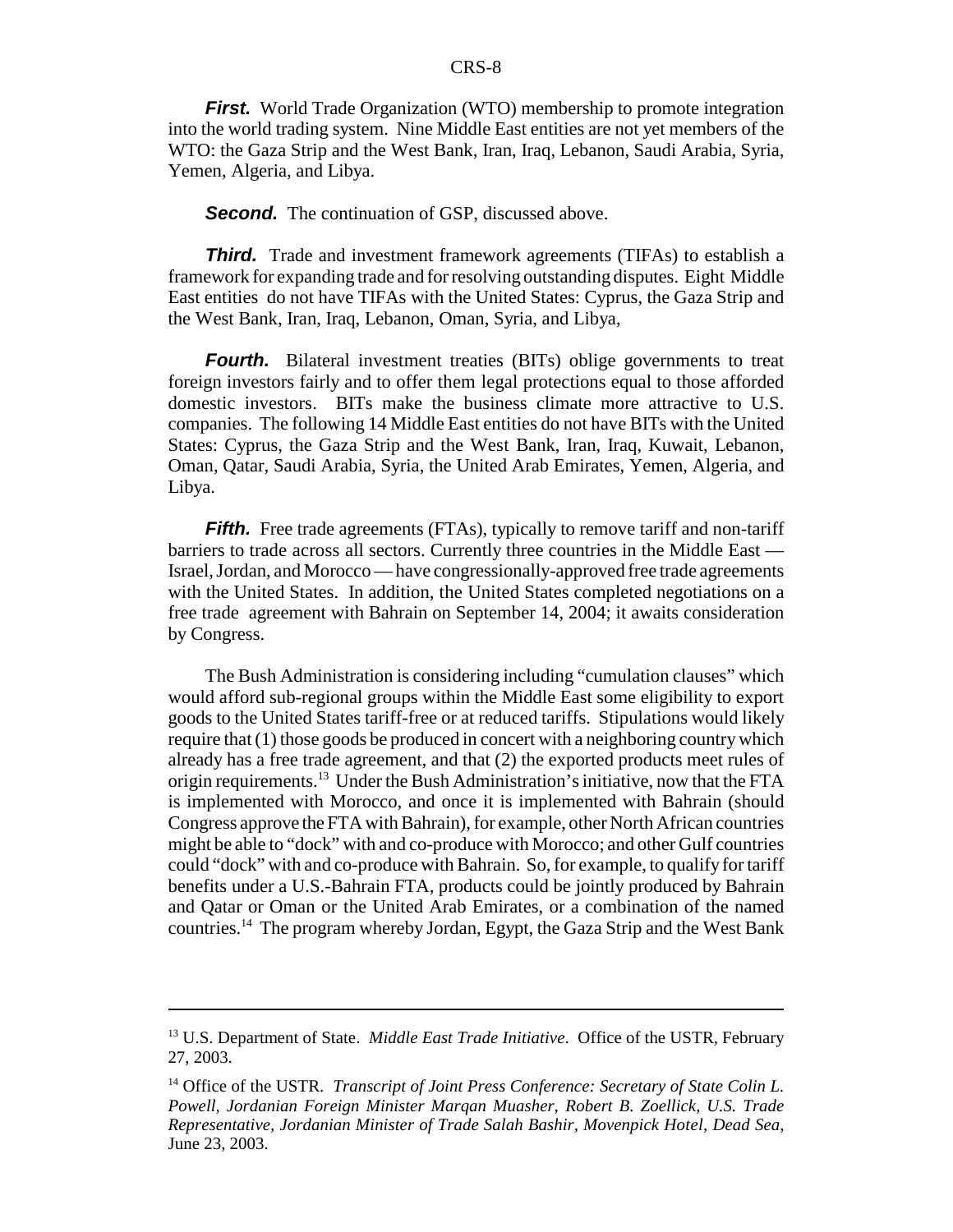were authorized gain tariff relief by co-producing with Israel under the U.S.-Israel free trade agreement is an example of this concept.15

In addition, on September 8, 2004, U.S. Trade Representative Robert B. Zoellick reportedly said that the Bush Administration is considering initiating free trade agreement negotiations with the United Arab Emirates and Oman. The 9/11 Commission study endorsed "economic policies that encourage development, more open societies, and opportunities" in the Middle East. 16

**Sixth.** The final step in the Bush Administration's plan is trade-capacity building to help countries realize more fully the benefits of open markets (e.g., build the "legal entrepreneurial infrastructure.") The Middle East Partnership Initiative would help allocate structural adjustment funding to partner countries to help ease the burden of free trade's impact on local industries. The initiative would also be aimed at increasing educational opportunities, strengthening civil society and rule of law, and supporting small business.<sup>17</sup> The Middle East Partnership Initiative would help target more than \$1 billion of annual funding from various Government agencies and spur partnerships with private organizations and businesses that support trade and development. For 2003, funding for U.S. Trade Capacity Building totaled \$752 million, of which \$174 million, or 23% went to Middle East countries.<sup>18</sup>

## **Requirements for Eligibility**

The Bush Administration's plan is open to: a) those "peaceful" countries that seek an increased trade relationship with the United States and b) "all those countries that are prepared to participate in economic reform and liberalization." Eligible countries must among other things: (1) "be prepared to participate in economic reform and liberalization," and (2) not participate in a primary, secondary, or tertiary boycott of Israel.<sup>19</sup>

<sup>&</sup>lt;sup>15</sup> Under this legislation, goods wholly produced by the Gaza Strip or the West Bank could also enter the United States duty-free under the terms of the U.S.-Israel free trade agreement.

<sup>&</sup>lt;sup>16</sup> This speech is not listed on the USTR Website. However, it is referenced in the Bureau of National Affairs, *International Trade Reporter,* September 16, 2004*.*

<sup>17</sup> CRS Report RS21457, *The Middle East Partnership Initiative: An Overview*, by Jeremy M. Sharp.

<sup>18</sup> U.S. Agency for International Development. *U.S. Contributions to Trade Capacity Building*, September, 2003, p. 2.

<sup>19</sup> Office of the USTR. *Transcript of May 9, 2003;* and *Global Trade and the Middle East: Reawakening a Vibrant Past, Robert B. Zoellick, USTR, Remarks at the World Economic Forum, Dead Sea, Jordan,* June 23, 2003. The primary boycott of Israel banned all trade relationships with Israeli companies; the secondary boycott prohibited any entity in the League of Arab States\* from doing business with other firms that contribute to Israel's military or economic development; the tertiary boycott was the injunction on Arab countries from doing business with foreign companies that had been blacklisted because of their ties with Israel. Source: "U.S. Government to Enforce Laws in Face of Arab League Threat to Israeli Trade," *Global Business Magazine*. Oct 10, 2002.

<sup>\*</sup> The 22 members of the League of Arab States are Bahrain, Egypt, Iraq, Jordan,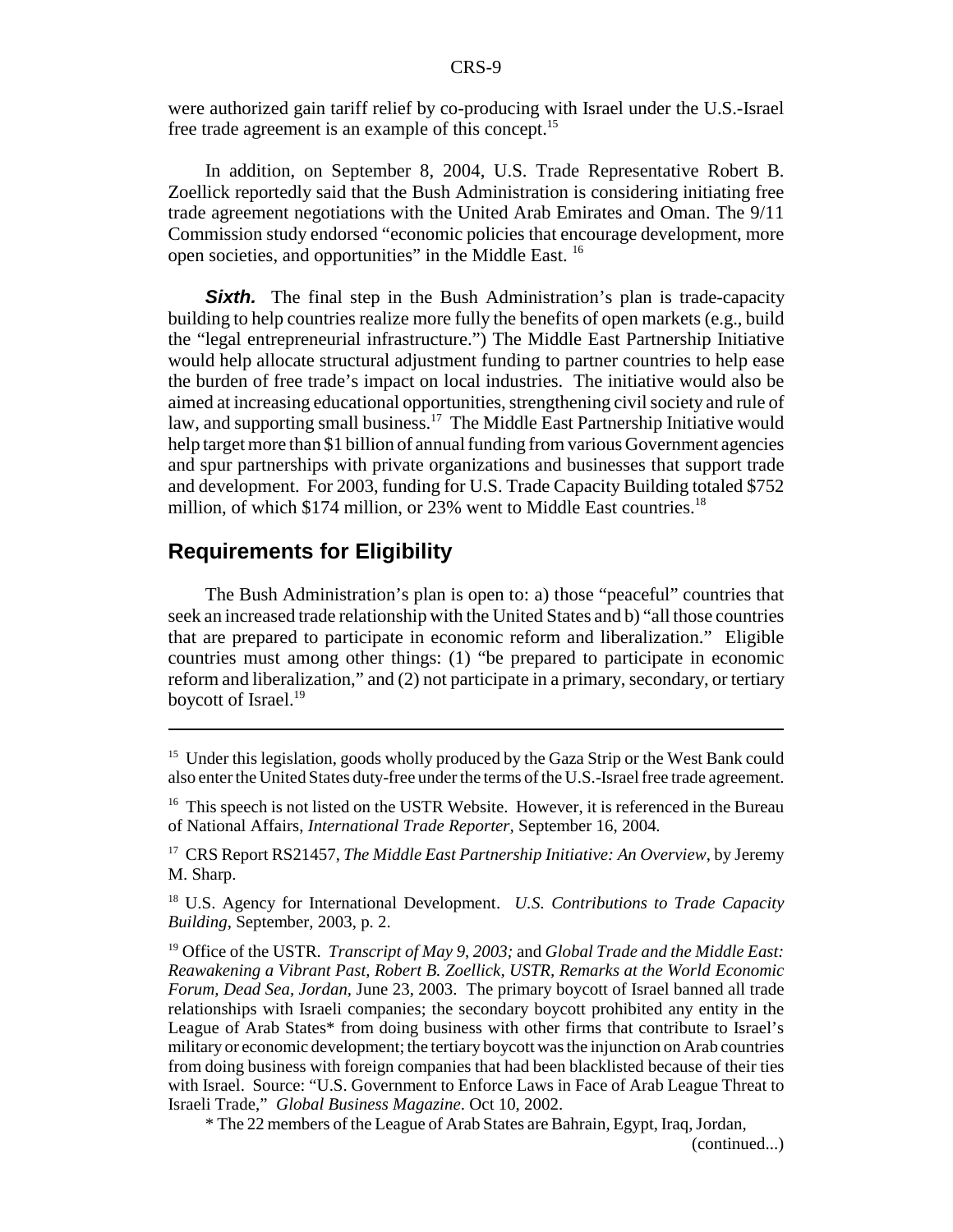### **Time Line**

The Bush Administration aims for a Middle East Free Trade Area within 10 years (by about 2013).

## **Progress So Far**

According to the Bush Administration, each of the steps listed above would aim to address political, economic, and humanitarian objectives in order to help Middle East countries to become "sustainable trading partners."20 The hope is that each of the successive steps involved in negotiating TIFAs, BITs, and FTAs might help induce internal changes in the laws and regulations of the various countries.

Since the MEFTA program was announced in 2003, the United States has negotiated new TIFAS with five countries (Kuwait, Oman, Saudi Arabia, the United Arab Emirates, and Yemen). (See **Table 2**.) Thus, more than half the MEFTA entities (11) now have TIFAs with the United States. Other countries with which it already has TIFAS are Bahrain, Egypt, Jordan, Algeria, Morocco, and Tunisia.

Since the MEFTA program was announced, a BIT between the United States and Jordan has been fully approved. As a result, the United States currently has BITs with one-quarter (5) out of 20 of the MEFTA entities. Other countries with which the United States already had BITS were Bahrain, Egypt, Morocco, and Tunisia.

Since the MEFTA program was announced, the United States has completed bilateral trade agreements with two countries: Bahrain and Morocco. The President signed implementing legislation for the Morocco FTA in August, 2004, P.L. 108- 302. The U.S.-Bahrain FTA is awaiting consideration by Congress of implementing legislation. Thus, currently one-fifth (4) of the MEFTA entities have signed trade agreements with the United States; one of those awaits consideration by Congress. Other countries with which the United States already had trade agreements were Israel and Jordan. In addition, on November 15, 2004, USTR Zoellick announced the Administration's intent to negotiate FTAs with the UAE and Oman.

## **Conclusion**

The MEFTA would aim to help stimulate greater economic development in the Middle East. Shorter term goals from these stimuli would be: (a) for the region to grow enough to begin absorbing some of the unemployment (which averages around

 $19$  (...continued)

Kuwait, Lebanon, Oman, Qatar, Saudi Arabia, Syria, the United Arab Emirates, Yemen, Algeria, Libya, Morocco, Tunisia, Comoros, Djibouti, Mauritania, Palestine, Somalia, and Sudan.

<sup>&</sup>lt;sup>20</sup> Transcript of Background Press Conference Call to Discuss Proposed Mideast Free Trade Area Announced by President Bush, May 9, 2003.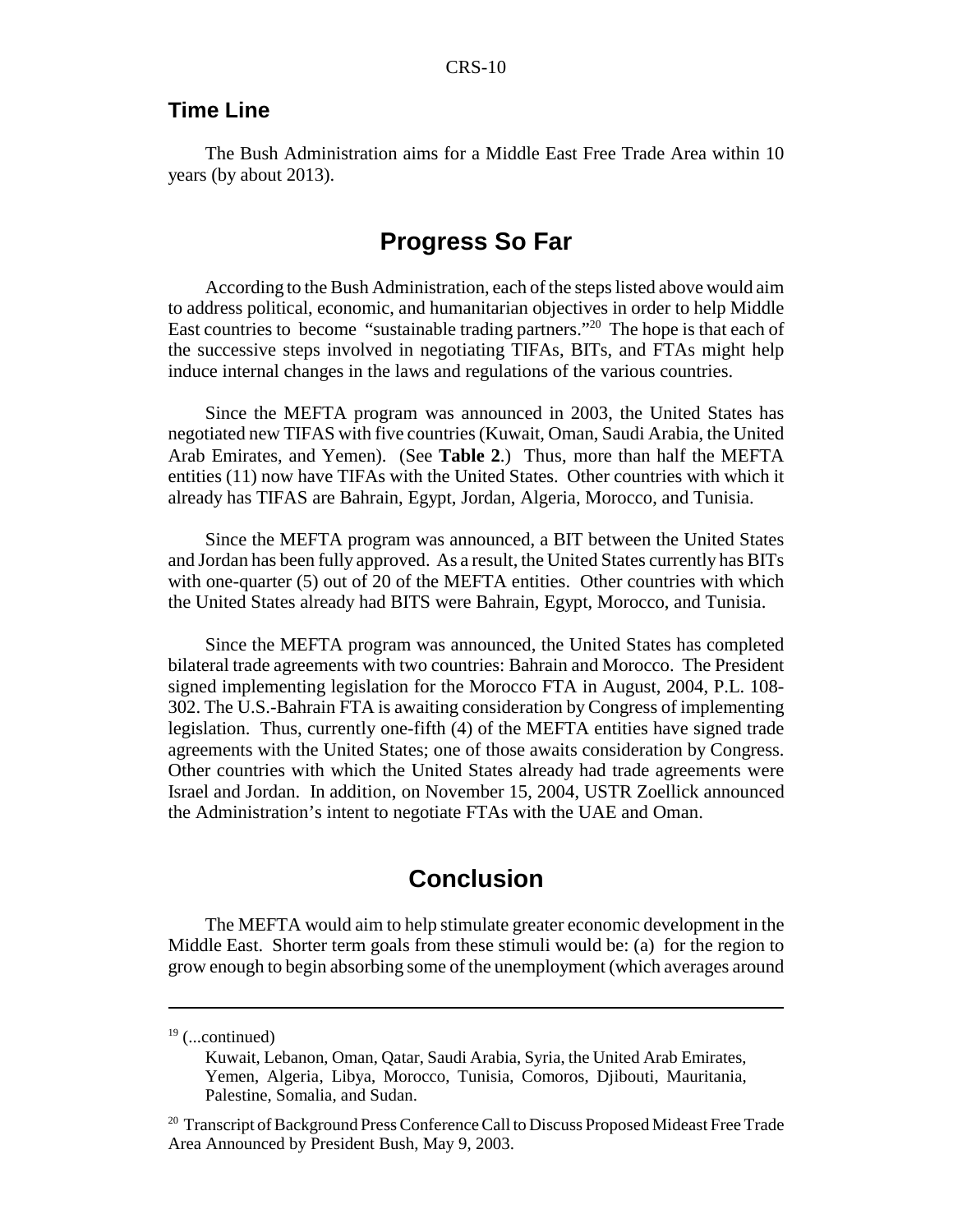$22\%)^{21}$  — arguably the region's most pressing economic problem; and (b) for the region to begin attracting more foreign investment to help diversify output beyond oil and gas, textiles and apparel, and a few other commodities. As the shorter term stretches into the longer term, goals would be for the Middle East to develop alternative economic resources and industries that could help ease and even reverse its declining share of world economic growth and investment, its unemployment, and perhaps some of the conditions in the Middle East that support terrorism.

<sup>21</sup> Galal, Ahmed and Bernard Hoekman, editors. *Arab Economic Integration: Between Hope and Reality.* Egyptian Center for Economic Studies*, 2003.* p. 29. (The data were based on The World Bank. *World Development Indicators '01* CD-ROM. This unemployment estimate is slightly smaller than that included in **footnote 2**. This different estimate is included here to show a range of estimates on a subject: (a) that is difficult to quantify, (b) that suffers from statistical problems, and (c) whose numbers may vary from year to year and may also depend on the countries included in the various estimates.)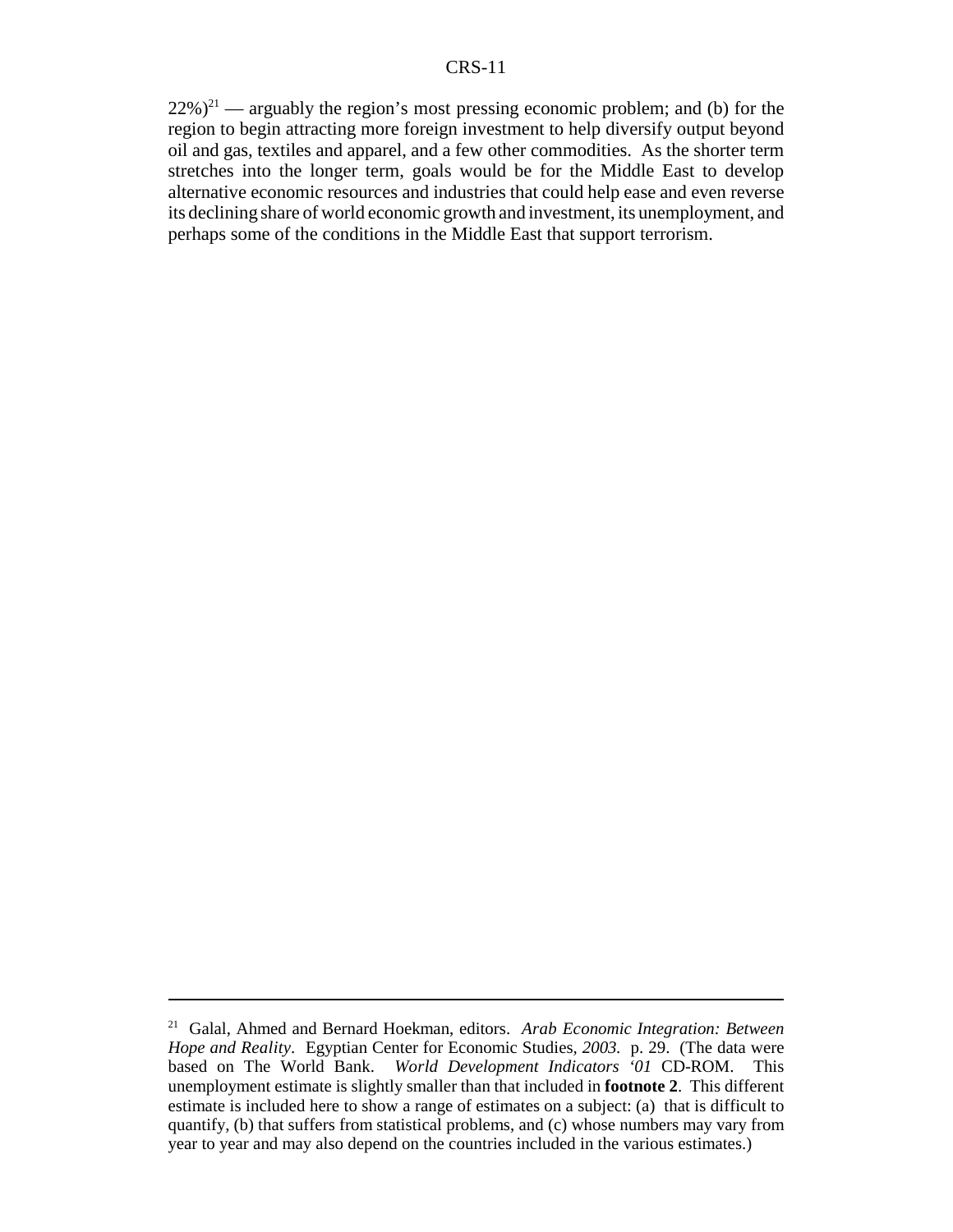| <b>MEFTA Entities</b>                                                      | Middle East: Bahrain, Cyprus, Egypt, Gaza<br>Strip/West Bank, Iran, Iraq, Israel, Jordan,<br>Kuwait, Lebanon, Oman, Qatar, Saudi Arabia,<br>Syria, United Arab Emirates, Yemen<br>North Africa: Algeria, Libya, Morocco,<br>Tunisia.                                                                                                           |
|----------------------------------------------------------------------------|------------------------------------------------------------------------------------------------------------------------------------------------------------------------------------------------------------------------------------------------------------------------------------------------------------------------------------------------|
| <b>Efforts Toward a Middle East</b><br><b>Free Trade Agreement or Area</b> | Steps for each entity:*<br>1. World Trade Organization Membership;<br>2. GSP;<br>3. Trade Investment Framework Agreement<br>(TIFA);<br>4. Bilateral Investment Treaty (BIT);<br>5. Free Trade Agreement (FTA) to which other<br>eligible countries may "dock"; and<br>6. Trade capacity building (through various<br>U.S. assistance efforts.) |
| Time line of the initiative                                                | Aim for MEFTA "within 10 years" (i.e., by<br>2013.)                                                                                                                                                                                                                                                                                            |
| <b>Requirements for eligibility</b>                                        | The Bush Administration has indicated that the<br>entities need:<br>• to be "peaceful";<br>• to be prepared to undertake economic<br>reform and liberalization;<br>• to not participate in a primary,<br>secondary, or tertiary boycott of Israel.                                                                                             |

**Table 1. Brief Summary of the MEFTA Initiative**

\* See **Table 2** for the status of various entities.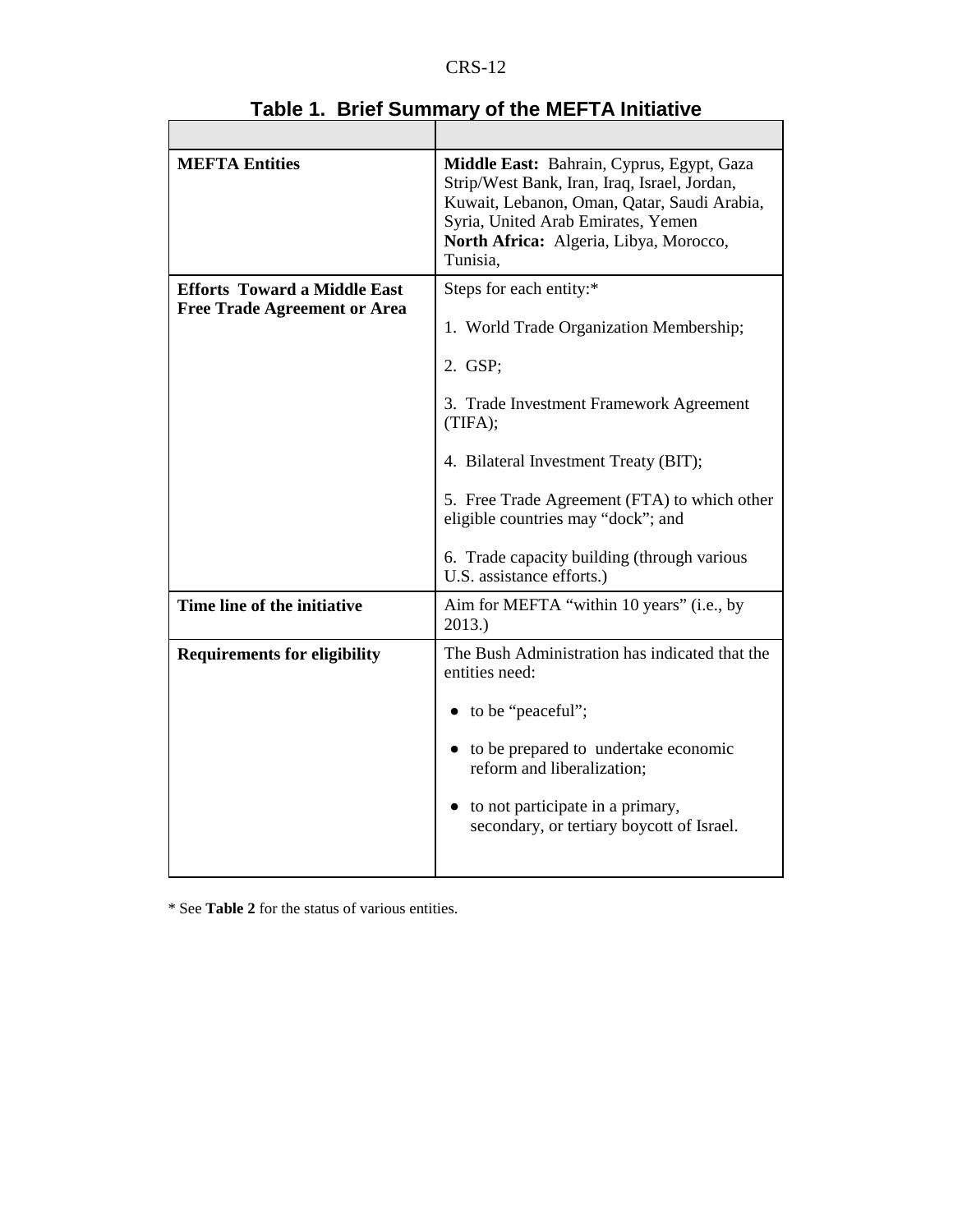#### **Table 2. Entities Covered by the MEFTA: Progress toward a Bilateral Free Trade Agreement with the U.S.**

|                                 | <b>Steps Toward an FTA with the United States</b>             |                           |                                                                       |                                                                     |                                                             |  |  |
|---------------------------------|---------------------------------------------------------------|---------------------------|-----------------------------------------------------------------------|---------------------------------------------------------------------|-------------------------------------------------------------|--|--|
| <b>MEFTA Entity<sup>a</sup></b> | <b>WTO</b><br><b>Members</b><br>hip<br>and year<br>of joining | <b>GSP</b><br>Eligibility | <b>TIFA</b> with<br>the U.S.<br>and Year<br><b>TIFA</b> was<br>signed | <b>BIT</b> with<br>the U.S.<br>and year<br><b>BIT</b> was<br>signed | <b>Bilateral Trade</b><br><b>Agreement with</b><br>the U.S. |  |  |
| <b>Middle East</b>              |                                                               |                           |                                                                       |                                                                     |                                                             |  |  |
| <b>Bahrain</b>                  | $+1995$                                                       | $\blacksquare$            | $\pm 2002$                                                            | $\bigstar 2001$                                                     | $\bigstar$ 2004 (awaiting<br>congressional<br>approval)     |  |  |
| Cyprus                          | $+1995$                                                       |                           |                                                                       |                                                                     |                                                             |  |  |
| Egypt                           | $+1995$                                                       | ٠                         | $+1999$                                                               | $+1992$                                                             | See table note c                                            |  |  |
| Gaza Strip and West<br>Bank     |                                                               |                           |                                                                       |                                                                     | See table note c                                            |  |  |
| Iran                            |                                                               |                           |                                                                       |                                                                     |                                                             |  |  |
| Iraq                            |                                                               |                           |                                                                       |                                                                     |                                                             |  |  |
| Israel                          | $+1995$                                                       |                           |                                                                       |                                                                     | $+1985$                                                     |  |  |
| Jordan                          | $\bigstar$ 2000                                               | ╋                         | $\blacksquare$                                                        | $\bigstar$ 2003                                                     | $\bigstar 2001$                                             |  |  |
| Kuwait                          | $+1995$                                                       |                           | $\bigstar 2004$                                                       |                                                                     |                                                             |  |  |
| Lebanon                         |                                                               | ٠                         |                                                                       |                                                                     |                                                             |  |  |
| Oman                            | $\bigstar$ 2000                                               | ╋                         | $\pm 2004$                                                            |                                                                     | under negotiation                                           |  |  |
| Qatar                           | $+1996$                                                       |                           |                                                                       |                                                                     |                                                             |  |  |
| Saudi Arabia                    |                                                               |                           | $\bigstar 2003$                                                       |                                                                     |                                                             |  |  |
| Syria                           |                                                               |                           |                                                                       |                                                                     |                                                             |  |  |
| <b>United Arab Emirates</b>     | $+1996$                                                       |                           | $\pm 2004$                                                            |                                                                     | under negotiation                                           |  |  |
| Yemen                           |                                                               | ╈                         | $\pm 2004$                                                            |                                                                     |                                                             |  |  |
| <b>North Africa</b>             |                                                               |                           |                                                                       |                                                                     |                                                             |  |  |
| Algeria                         |                                                               | ٠                         | $+2001$                                                               |                                                                     |                                                             |  |  |
| Libya                           |                                                               |                           |                                                                       |                                                                     |                                                             |  |  |
| Morocco                         | $+1995$                                                       | ٠                         | $\blacksquare$                                                        | $+1991$                                                             | $\bigstar$ 2004                                             |  |  |
| Tunisia                         | $+1995$                                                       | ٠                         | $+2002$                                                               | $+1993$                                                             |                                                             |  |  |

Source of data on WTO membership and agreements: World Trade Organization and USTR.

a. According to the USTR office, Bahrain is scheduled to "graduate" from the GSP program January 1, 2006.

b. The USTR *2004 Trade Policy Agenda and 2003 Annual Report*, p. 143 indicates that these TIFAS are in existence, but the USTR website listing of TIFAS does not specify the dates.

c. Goods are eligible for free trade benefits with the United States under a1996 amendment to the United States-Israel Free Trade Area Implementation Act of 1985, P.L. 104-234. Goods must co-produced with Israel, Jordan, or Egypt in a qualifying industrial zone meeting rules of origin requirements, or may be wholly produced in the Gaza Strip or West Bank.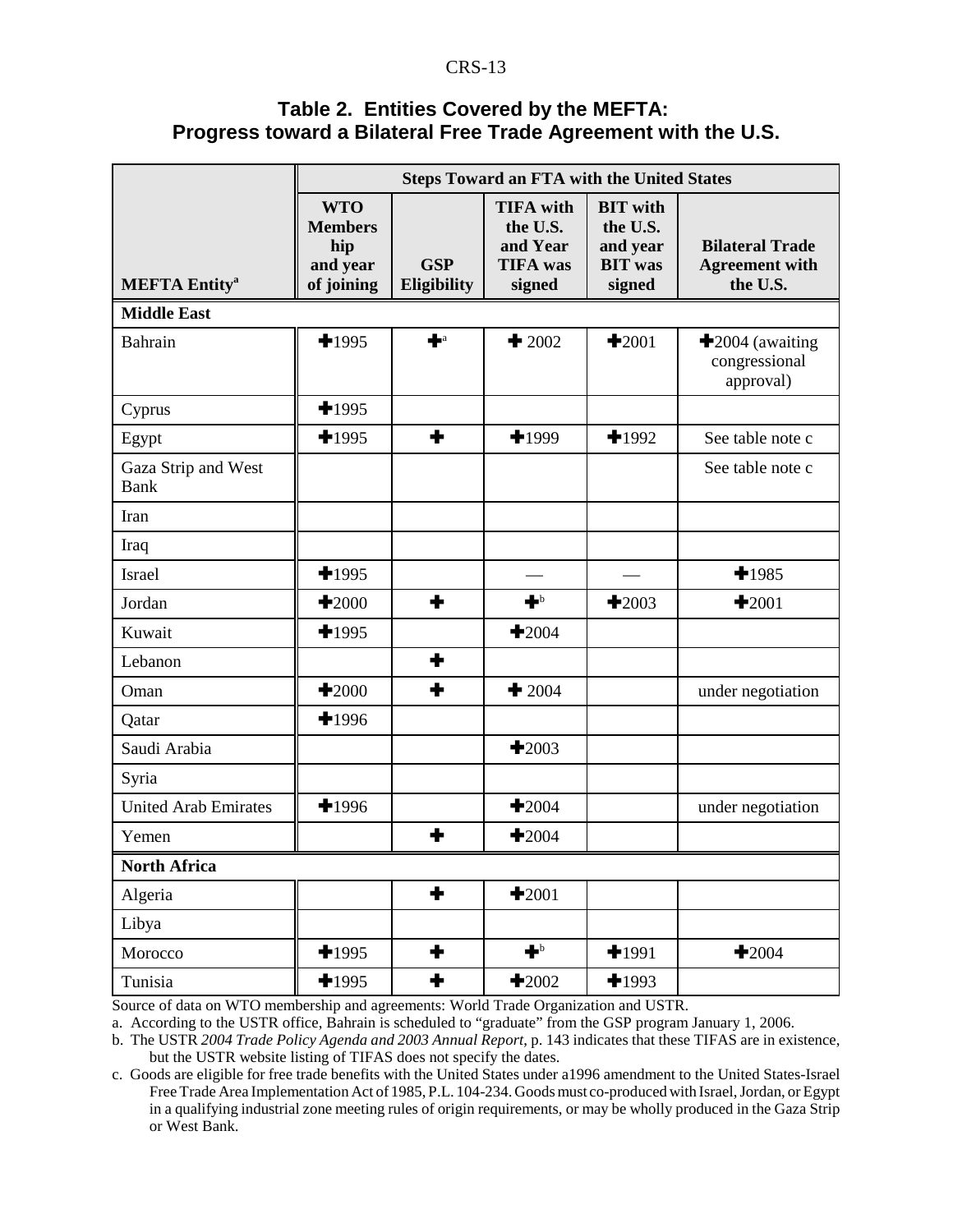| Table 3. Top U.S. Imports (and % of total that they represent) from |
|---------------------------------------------------------------------|
| 20 Middle East Entities, 2003                                       |

| <b>Entity</b>                             | Value of<br>U.S.<br><b>Imports</b><br>(\$million<br>$\lambda$ | Main U.S. imports and % of all U.S. imports from these entities<br>that they represent |             |
|-------------------------------------------|---------------------------------------------------------------|----------------------------------------------------------------------------------------|-------------|
| Saudi Arabia                              | 18,047                                                        | petroleum (96%), chemicals (3%)                                                        | $= 99\%$    |
| <b>Israel</b>                             | 11,823                                                        | apparel (86%), misc. mfg. $(8\%)$ STNC* $(4\%)$                                        | $= 98%$     |
| <b>Iraq</b>                               | 4,574                                                         | petroleum (100%)                                                                       | $=$<br>100% |
| <b>Algeria</b>                            | 4,753                                                         | petroleum (86%), natural gas (13%)                                                     | $= 99\%$    |
| Kuwait                                    | 2,276                                                         | petroleum $(93 \%)$ , STNC* $(2\%)$ , apparel $(2\%)$                                  | $= 97%$     |
| <b>United Arab</b><br><b>Emirates</b>     | 1,102                                                         | apparel (23%), petroleum (21%), STNC* (13%)                                            | $= 63%$     |
| <b>Egypt</b>                              | 1,096                                                         | apparel $(34\%)$ , petroleum $(15\%)$ , textiles $(13\%)$                              | $= 62%$     |
| Oman                                      | 695                                                           | petroleum $(57\%)$ , apparel $(19\%)$ , STNC* $(10)$                                   | $= 86%$     |
| <b>Jordan</b>                             | 670                                                           | apparel (86%), misc. (8%), STNC*(4%)                                                   | $= 98%$     |
| <b>Bahrain</b>                            | 378                                                           | apparel $(43\%)$ , STNC* $(22\%)$ , non-ferrous metals $(10\%)$                        | $= 75%$     |
| <b>Morocco</b>                            | 369                                                           | electronics (23%), apparel (20%), fertilizer (18%), petrol.<br>$(15\%)$ **             | $= 61%$     |
| Qatar                                     | 331                                                           | apparel (26%), gas (18%), fertilizer (17%)                                             | $= 61%$     |
| <b>Syria</b>                              | 258                                                           | petroleum $(77\%)$ , apparel $(12\%)$ , misc. mfg. $(4\%)$                             | $= 93%$     |
| <b>Iran</b>                               | 161                                                           | textiles $(80\%)$ , Misc. mfg. $(12\%)$ , fish $(5\%)$                                 | $= 92%$     |
| <b>Tunisia</b>                            | 96                                                            | apparel (34%), petroleum (24%), iron & steel (9%)                                      | $= 67\%$    |
| Lebanon                                   | 88                                                            | misc manufacturing $(22\%)$ , tobacco $(22)$ , furniture $(12\%)$                      | $= 56%$     |
| Yemen                                     | 66                                                            | petroleum (90%), coffee, tea (7%)                                                      | $= 97%$     |
| <b>Cyprus</b>                             | 24                                                            | STNC* (42%), apparel (14%), dairy (6%)                                                 | $= 62%$     |
| Libya                                     | $\boldsymbol{0}$                                              |                                                                                        |             |
| <b>Gaza Strip/the</b><br><b>West Bank</b> | $\boldsymbol{0}$                                              |                                                                                        |             |
|                                           |                                                               |                                                                                        |             |
| <b>TOTAL</b>                              | 48,650                                                        |                                                                                        |             |

**Source:** U.S. International Trade Commission (USITC) Dataweb, based on the Standard Industrial Trade Classification (SITC).

Note: No data are available for the West Bank/Gaza Strip, or Libya.

\* "STNC" refers to "special transactions not classified" According to the Department of Commerce, these exports are typically military items that are returned to the United States.

\*\* petroleum is not counted in the top three exports.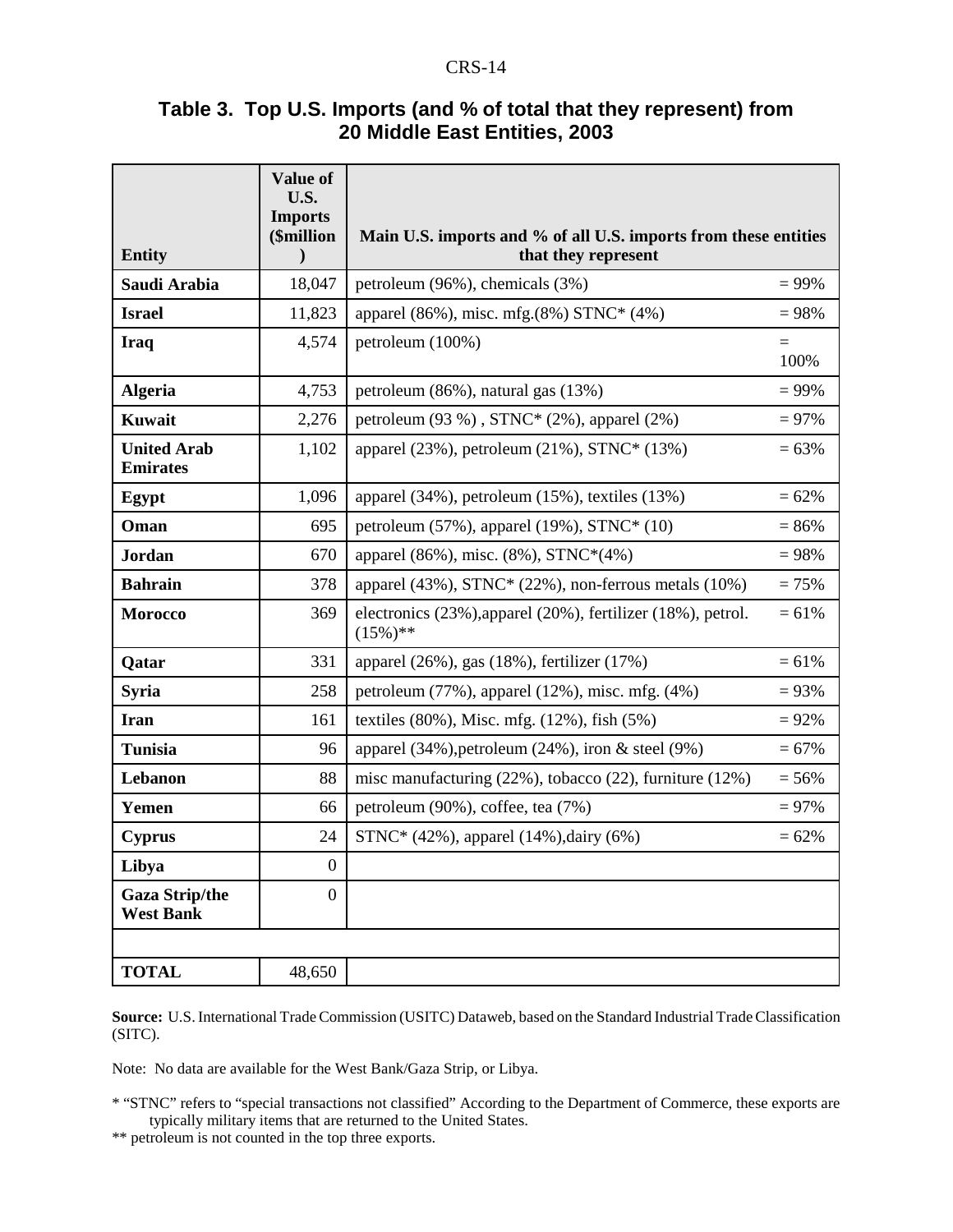## **Table 4. Top U.S. Exports (and % of total that they represent) from 20 Middle East Entities (2003)**

| <b>Entity</b>                         | <b>Value of</b><br>U.S.<br>exports<br>\$million) | Main U.S. Exports and % of all U.S. exports to these entities<br>that they represent |          |
|---------------------------------------|--------------------------------------------------|--------------------------------------------------------------------------------------|----------|
|                                       |                                                  |                                                                                      |          |
| <b>Israel</b>                         | 6,878                                            | nonmetals (30%), transport equip (11%), electronics<br>$(8\%)$                       | $= 49%$  |
| Saudi Arabia                          | 4,596                                            | machinery (28%), transport equip. (25%)                                              | $= 53%$  |
| <b>United Arab</b><br><b>Emirates</b> | 3,510                                            | transport equip. (30%), machinery (29%)                                              | $= 59%$  |
| Egypt                                 | 2,660                                            | cereals (29%), transport equip. (14%), machinery (16%)                               | $= 59%$  |
| Kuwait                                | 1,509                                            | transport equip. $(38\%)$ , machinery $(21\%)$ , telecom.<br>equip. $(4%)$           | $= 44%$  |
| <b>Bahrain</b>                        | 509                                              | transport vehicles $(55\%)$ , machinery $(11\%)$                                     | $= 66\%$ |
| Jordan                                | 492                                              | transport equip. (32%), cereals (9%), telecom. equip.<br>(7%)                        | $= 48%$  |
| <b>Algeria</b>                        | 487                                              | cereals $(29\%)$ , machinery $(26\%)$ , animal food $(8\%)$                          | $= 63%$  |
| <b>Morocco</b>                        | 465                                              | Transport equip. (28%), cereals & seeds (28%),<br>machinery (7%)                     | $= 63%$  |
| Qatar                                 | 408                                              | Machinery (50%), transport. equip. (17%), scientific<br>inst. (7%)                   | $= 74%$  |
| <b>Cyprus</b>                         | 327                                              | transport equip. $(74\%)$ , cereals $(3\%)$ , tobacco $(3\%)$                        | $= 80%$  |
| Iraq                                  | 316                                              | machinery $(57\%)$ , food $(25\%)$                                                   | $= 82%$  |
| Oman                                  | 323                                              | machinery (34%), Transport. equip (29%)                                              | $= 63%$  |
| Lebanon                               | 314                                              | transport equip. (14%), tobacco (13%), cereal % seeds<br>(15%)                       | $= 42%$  |
| <b>Syria</b>                          | 214                                              | cereals (32%), machinery (22%), tobacco (7%)                                         | $= 61\%$ |
| Yemen                                 | 195                                              | cereals (36%), machinery (35%)                                                       | $= 71%$  |
| <b>Tunisia</b>                        | 171                                              | cereals $(24\%)$ , veg. oils $(19\%)$ , transport. equip. $(6\%)$                    | $= 49%$  |
| <b>Iran</b>                           | 99                                               | oil seeds (44%), tobacco (34%), pharmaceuticals (6%)                                 | $= 84%$  |
| Gaza Strip / the<br><b>West Bank</b>  | $\boldsymbol{0}$                                 |                                                                                      |          |
| Libya                                 | $\overline{0}$                                   | cereals (92%), electronics (6%)                                                      | $= 98%$  |
|                                       |                                                  |                                                                                      |          |
| <b>TOTAL</b>                          | 23,474                                           |                                                                                      |          |

**Source:** USITC Dataweb, based on the Standard Industrial Trade Classification (SITC). **Note:** No data are available for the West Bank/Gaza Strip, or Libya.